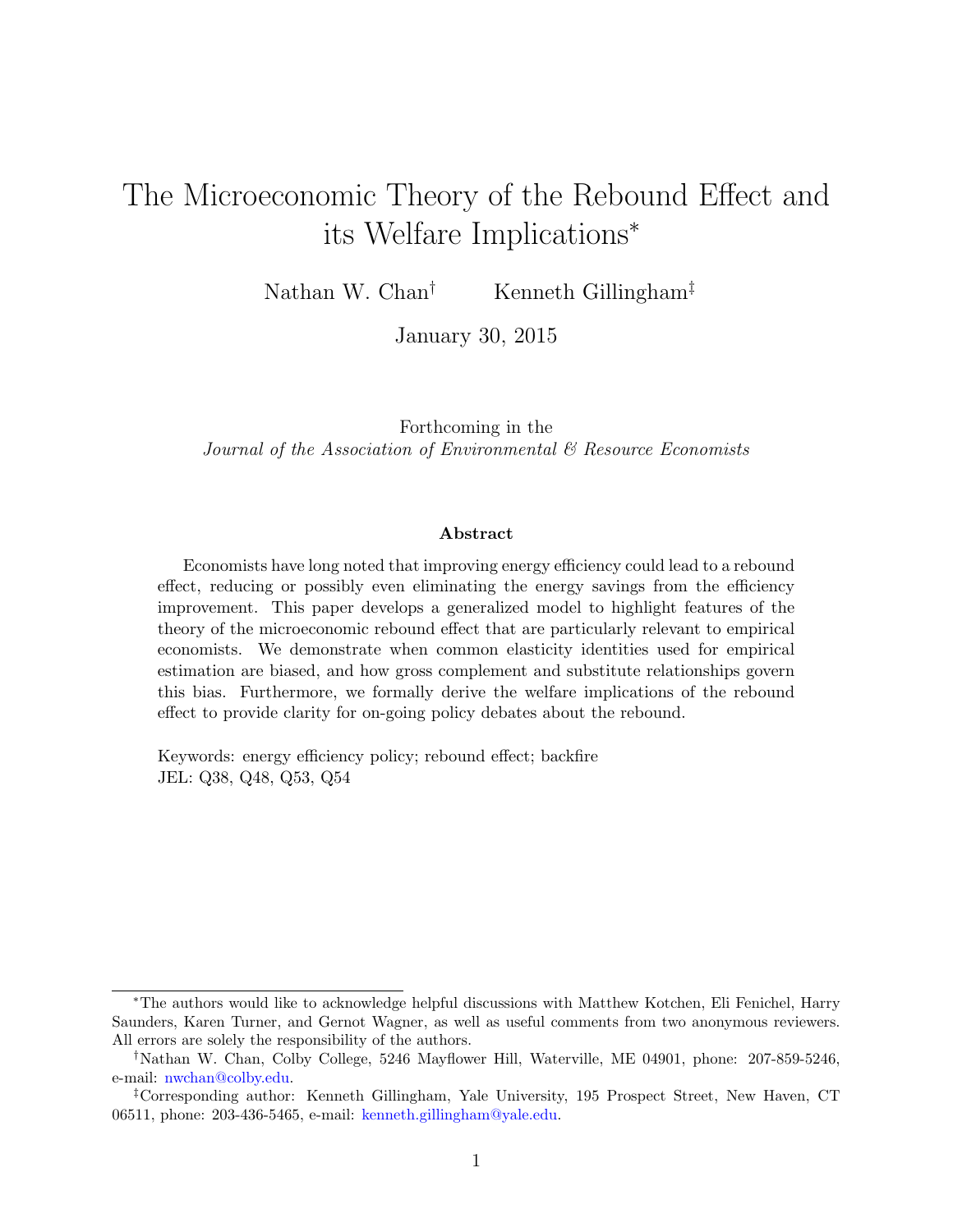# 1 Introduction

Economists have long noted that improving energy efficiency could lead to a behavioral response reducing or even eliminating the energy savings from the efficiency improvement. This effect has come to be known in the economics literature as the "rebound effect," suggestive of an initial energy savings and a rebound in energy use from the response. The rebound effect has critical relevance for energy efficiency policymaking, for it underpins whether an energy efficiency policy can be counted on to meet an energy-reduction or emission-reduction target, and it may also lead to secondary benefits and costs from such a policy. Moreover, the rebound effect has motivated a vast literature of empirical work estimating the consumer response to changing energy prices.[1](#page-0-0)

This paper develops the theory of the rebound effect from first principles in consumer theory. We proceed with three goals in mind. First, to provide a clean and intuitive treatment of the microeconomic rebound effect in realistic settings with multiple fuels and energy services. Second, to guide empirical economists in the use of common elasticity identities for empirical estimation of the rebound effect. Third, to develop the first formal treatment of the welfare implications of the rebound effect, thereby helping to clarify the discussion in both the academic and policy literature about policy responses to the rebound effect.

The focus of our study is on the "direct" rebound effect, which is the additional fuel use attributable to increased energy service demand when the implicit price of the service declines due to an energy efficiency improvement, and the "indirect" rebound effect, which is the increase in energy consumption from changes in the consumption of other goods and services due to improved energy efficiency in the product of interest.<sup>[2](#page-0-0)</sup> We follow the traditional literature by conceptualizing rebounds as changes in consumer energy consumption, while

<sup>&</sup>lt;sup>1</sup>See [Gillingham et al.](#page-32-0)  $(2013)$ ; [Sorrell et al.](#page-34-0)  $(2009)$ ; and [IRGC](#page-33-0)  $(2013)$  for reviews.

<sup>2</sup>The indirect rebound is inconsistently defined in the literature. Many authors also include changes in the net embodied energy from the production of all products after the energy efficiency improvement [\(Sorrell](#page-34-1) [and Dimitropoulos](#page-34-1) [2008;](#page-34-1) [Azevedo](#page-31-0) [2014\)](#page-31-0). Others define it as the effect of re-spending any increased income freed-up from the efficiency improvement (not including the compensated substitution effect) [\(Borenstein](#page-31-1) [2015\)](#page-31-1). For clarity, we define the indirect rebound as the gross changes in consumption in other goods and services when efficiency changes, but note that embodied energy could be included in our framework.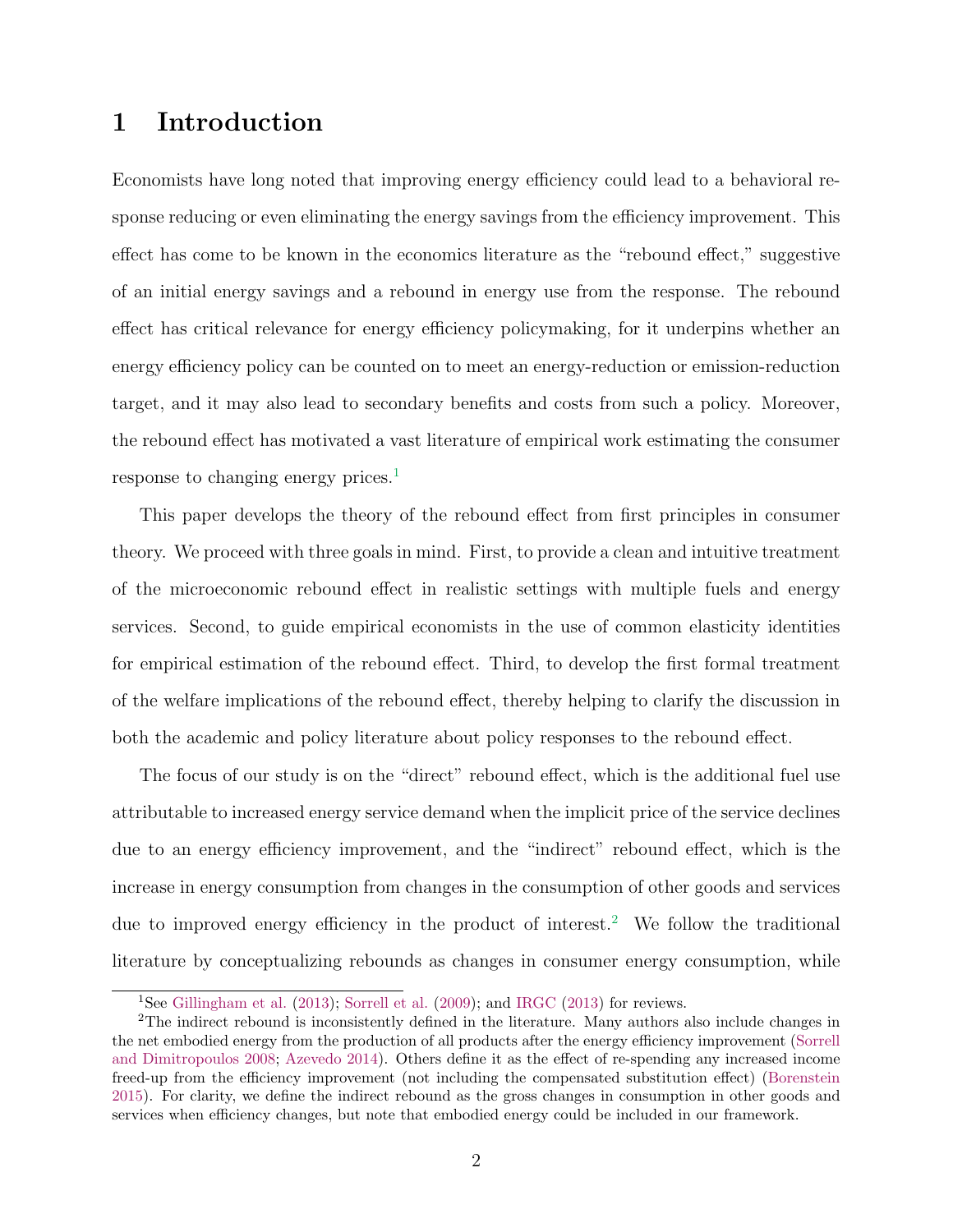recognizing that our framework could be readily extended to examine primary energy use and to redefine the effect in terms of greenhouse gas emissions.

Much of the literature discussing the microeconomics of the rebound effect is focused solely on estimating the direct rebound effect. It bases analysis on demand functions, rather than underlying preferences, in a world with a single fuel and single energy service [\(Sorrell](#page-34-1) [and Dimitropoulos](#page-34-1) [2008;](#page-34-1) [Small and Van Dender](#page-34-2) [2007;](#page-34-2) [Frondel and Vance](#page-32-1) [2013;](#page-32-1) [Gillingham](#page-32-2) [2011\)](#page-32-2).[3](#page-0-0) Others emphasize how the microeconomic rebound effect can be decomposed into the standard substitution and income effects from price theory [\(Borenstein](#page-31-1) [2015\)](#page-31-1). Some of the first papers that base analysis on underlying preferences, such as [Berkhout et al.](#page-31-2) [\(2000\)](#page-31-2) and [Binswanger](#page-31-3) [\(2001\)](#page-31-3), derive classic relationships between different elasticities relevant to the rebound effect. For example, the fuel price elasticity of fuel or service demand is commonly assumed to be equivalent to the efficiency elasticity of service demand (i.e., the direct rebound effect). This relationship underpins most efforts to estimate the direct rebound effect, which rely on variation in fuel prices and consumption.

Our treatment begins with underlying preferences in a more general setting and derives exactly when these classic relationships hold and when they do not. The closest work to ours is by [Hunt and Ryan](#page-33-1) [\(2014a,](#page-33-1)[b\)](#page-33-2), who present a similar utility-theoretic model with multiple energy services and input fuels. [Hunt and Ryan](#page-33-1) [\(2014a\)](#page-33-1) note that estimating the rebound effect in such a setting will be difficult, for we are unlikely to observe expenditure on each energy service. Our treatment shows that there is actually a more fundamental, theoretical issue that can lead to the breakdown of the classic elasticity identities.

With multiple energy services and a single fuel (e.g., electricity) or multiple fuels for a single energy service (e.g., home heating), we find that the fuel price elasticity of fuel or service demand capture fundamentally different implicit price changes than the efficiency elasticity of service demand or service price elasticity of service demand. As such, estimates of the direct rebound effect based on the former two elasticities may be biased. With multiple

<sup>3</sup>To simplify the exposition, we refer to "fuel" in a broad sense, and describe energy carriers, such as electricity, as fuels.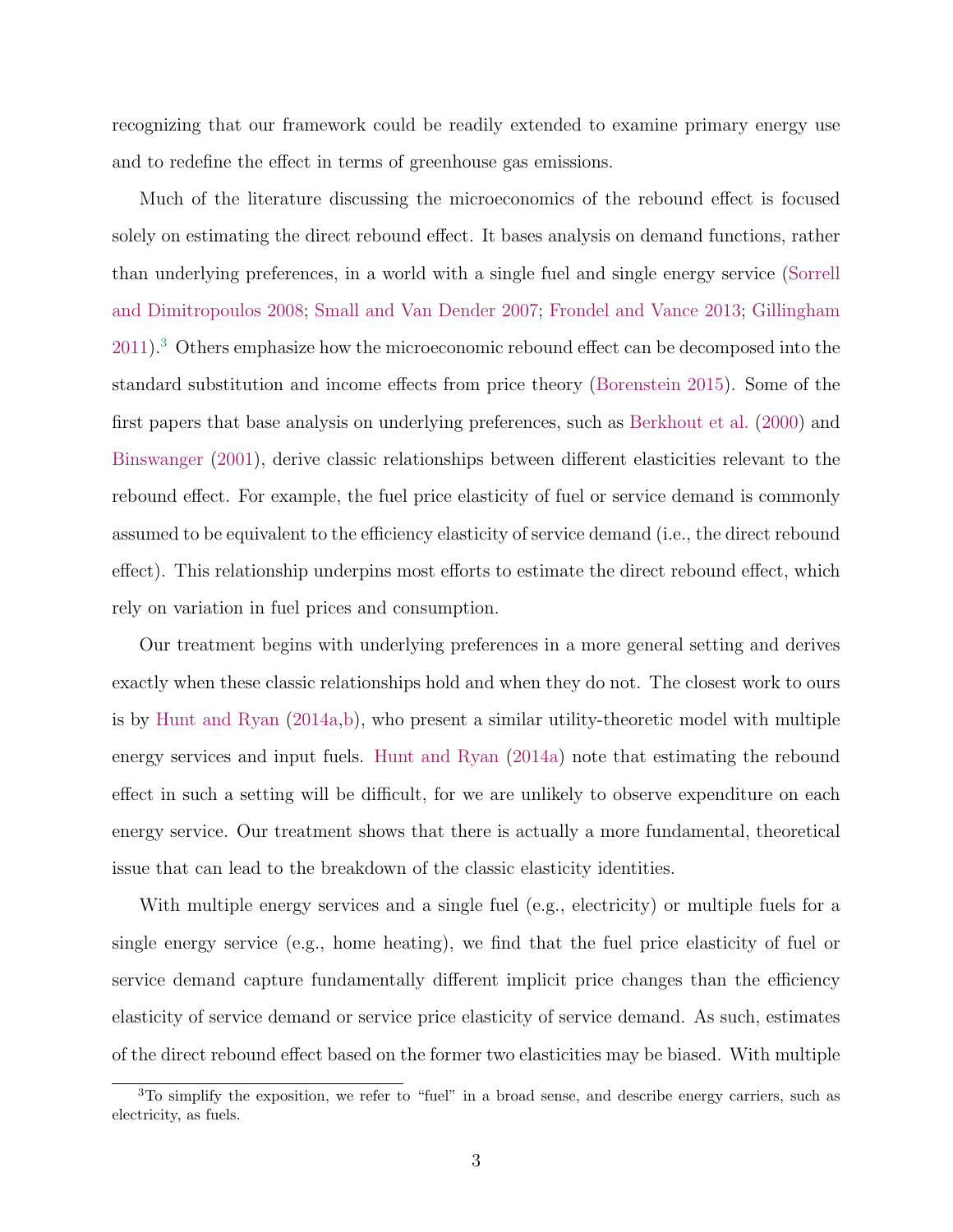energy services and a single fuel, we show that the direction and magnitude of this bias is determined by whether the energy services are gross substitutes or gross complements. This theoretical finding has important implications for empirical economists. For example, it suggests that using the common elasticity identities is particularly problematic for studying household electricity use, as home entertainment, computers, and household heating may constitute complementary services that all use electricity. In contrast, these identities may be less problematic for understanding the rebound effect in personal vehicle use in the United States, where there are few substitutes. For multiple fuels and a single service, we show that only the price elasticity for the lowest cost fuel is relevant for the rebound effect.

Surprisingly, there is little discussion of the welfare implications of the microeconomic rebound effect based on welfare economics in the literature. A few papers note that the rebound effect is likely to be welfare improving, barring significant external costs (e.g., [Hobbs](#page-33-3) [1991;](#page-33-3) [Borenstein](#page-31-1) [2015;](#page-31-1) [Gillingham et al.](#page-32-3) [2014\)](#page-32-3). These papers contrast with a surprisingly large number of papers in both the economics literature and in the policy realm that discuss policy approaches to "mitigate" the rebound effect [\(van den Bergh](#page-31-4) [2011;](#page-31-4) [Ouyang et al.](#page-33-4) [2010;](#page-33-4) [Herring and Roy](#page-33-5) [2007;](#page-33-5) [Maxwell et al.](#page-33-6) [2011;](#page-33-6) [Otto et al.](#page-33-7) [2014;](#page-33-7) [Gloger](#page-32-4) [2011\)](#page-32-4). It appears that these ancillary policies to mitigate the effect are based on a cost-effectiveness criterion, with the goal being to meet a particular energy savings or emissions reduction target, rather than maximize social welfare. An alternative explanation is that studies calling for mitigation of the rebound effect implicitly assume that externalities from energy use are very large and are therefore likely to outweigh potential benefits.[4](#page-0-0)

Given the serious discussion about ancillary policies to mitigate the rebound effect, a formal exposition of the rebound effect in the context of external costs and welfare is warranted. Our treatment provides clarity on the welfare consequences of the rebound effect and highlights a point that we have not seen discussed in the literature: there is an important difference between externalities arising from fuel usage (e.g., pollution) and externalities

<sup>&</sup>lt;sup>4</sup>We thank an anonymous referee for suggesting this latter explanation.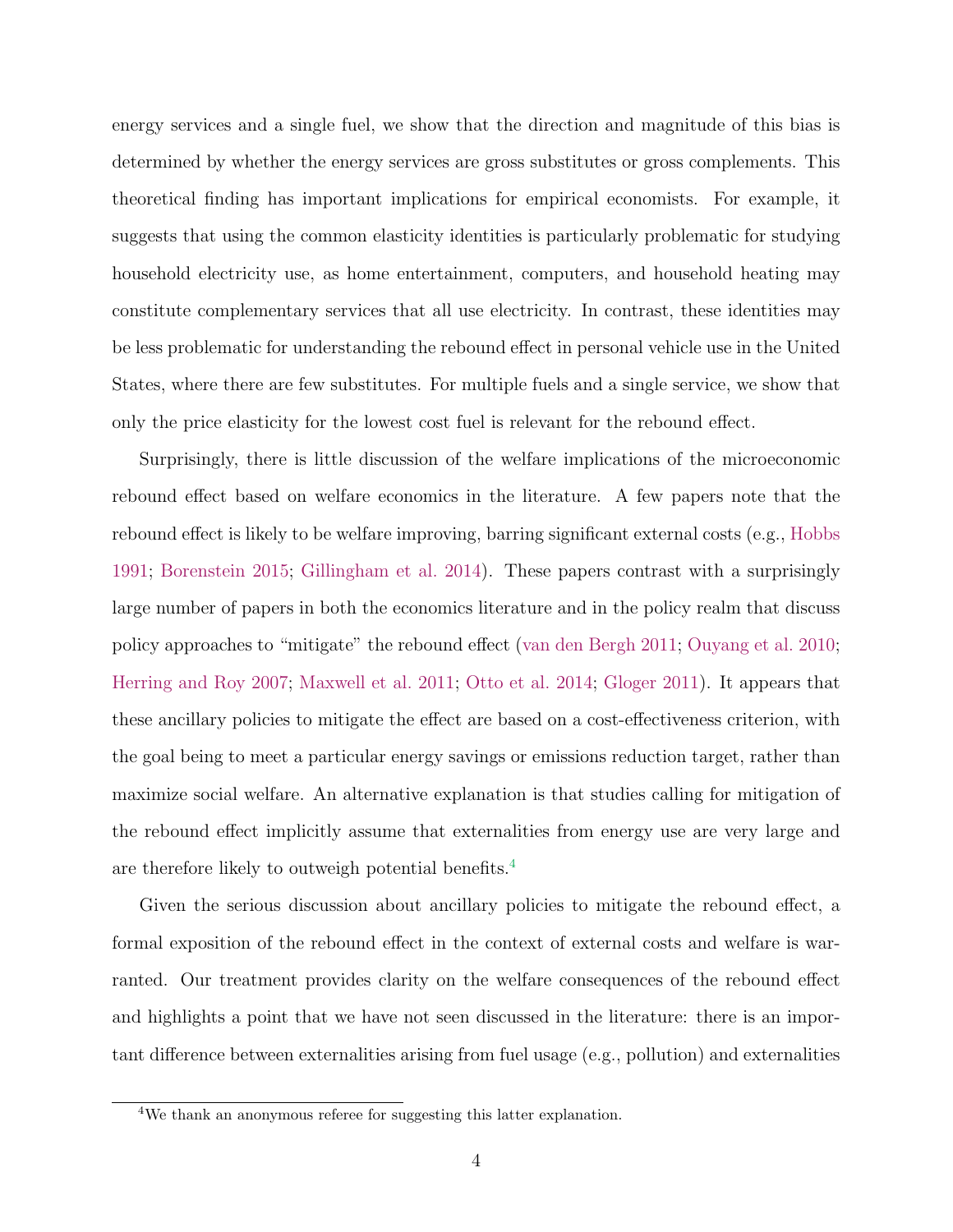arising from energy service consumption (e.g., traffic congestion). Notably, external costs from energy service provision will necessarily increase because of the rebound effect, while external costs from fuel use may grow or diminish, depending on the magnitude of the rebound effect. We develop formal conditions under which welfare increases or decreases in response to efficiency changes, and we use these conditions to find situations in which energy efficiency policies will improve welfare. We show that energy efficiency improvements are more likely to enhance welfare when the surplus from energy services is high, the cost of the improvement is low, service-based external costs are low, and rebound effects are modest. Less intuitively, we show that when pollution-based external costs are high for other goods and services, the welfare effects depend on gross complement and substitute relationships between the energy services.

This paper focuses entirely on the microeconomics of the rebound. Economists have noted that there is also the possibility of a macroeconomic or economy-wide rebound effect. This can be thought of as the result of changes in relative prices and incomes throughout the global economy with a change in energy efficiency. For example, as explained in [Borenstein](#page-31-1) [\(2015\)](#page-31-1), [Gillingham et al.](#page-32-0) [\(2013\)](#page-32-0), and [Gillingham and Palmer](#page-32-5) [\(2014\)](#page-32-5), there may be a rebound when energy efficiency shifts demand for oil inward, reducing the market price, and increasing the quantity produced. [Turner](#page-34-3) [\(2013\)](#page-34-3) argues that energy efficiency improvements could crowd out export demands, putting upward pressure on prices through macroeconomic interactions between growth and prices. Other macroeconomic rebound effects due to structural shifts in the economy or induced technological change are also possible [\(Barker et al.](#page-31-5) [2007;](#page-31-5) [Wei](#page-34-4) [2010\)](#page-34-4). These effects are outside the scope of this paper but may be important.

The remainder of the paper is organized as follows. The next section presents a general utility-theoretic model to fix ideas. Section 3 illustrates how a simplification of this model produces common findings in the literature. Section [4](#page-13-0) examines subcases with multiple energy services or multiple fuels and demonstrates when common intuition no longer holds. Section 5 explores the welfare implications of the rebound effect. Finally, Section 6 concludes.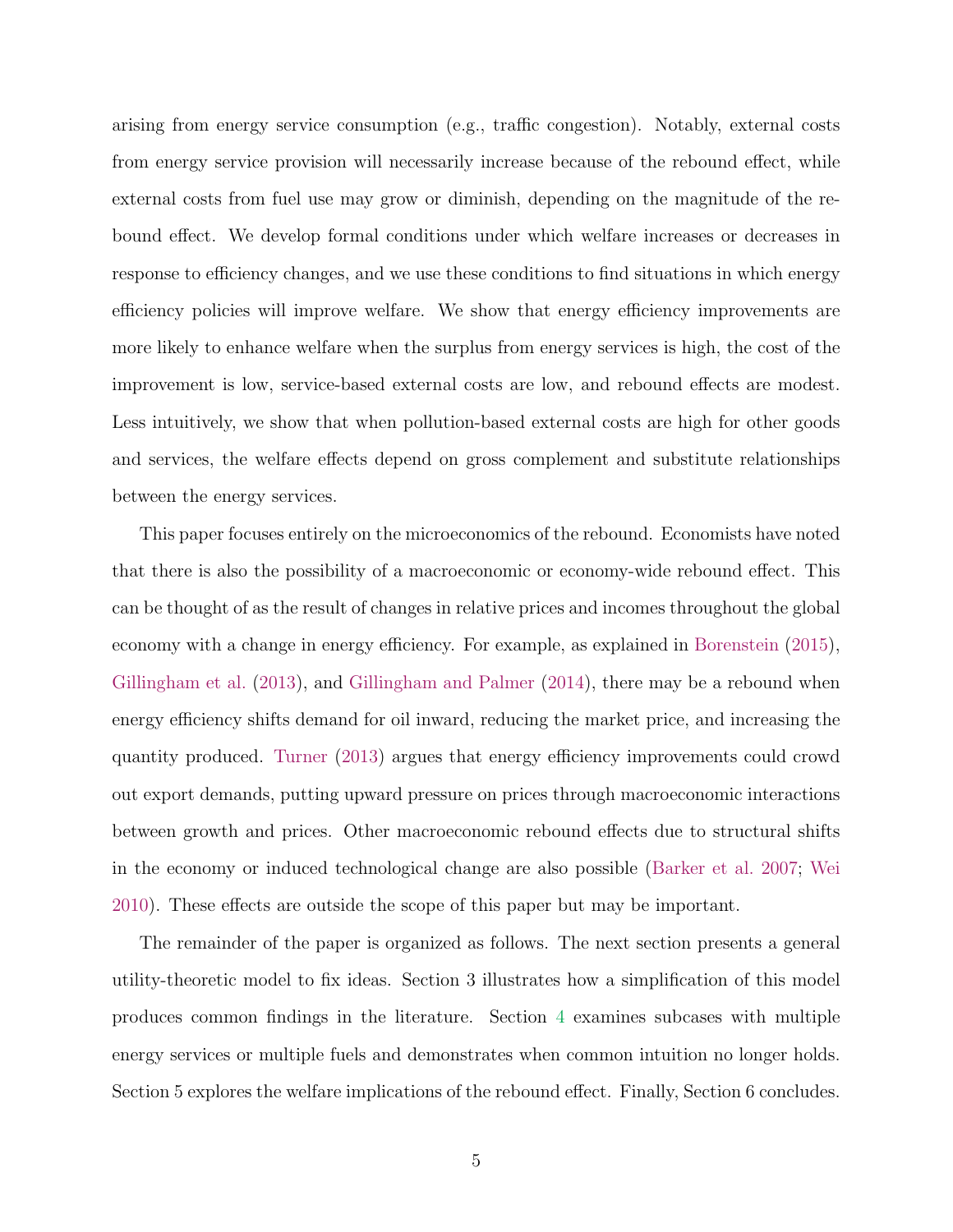# <span id="page-5-0"></span>2 General Model

We begin by setting up a general model of energy service and fuel demand to set the stage for our analysis. We allow fuels to be used to generate multiple energy services, just as occurs in reality. For example, electricity can be used for everything from heating to cooking to powering electric devices. We also allow a given energy service to be obtained through different fuels, just as home heating can be provided by electric heat or gas heat. We focus on a static setting that characterizes the features of the consumer decision relevant to the rebound effect.

The foundation of the model is as follows. Consumer utility is defined over energy services  $s_i$  and a composite non-energy numeraire x. Of course, nearly all goods require some energy in consumption and production, but to simplify, we call any good that requires very low energy input as part of the 'non-energy numeriare good.' We consider two energy services,  $i = 1, 2$ <sup>[5](#page-0-0)</sup> Energy service i is obtained through the consumption of two fuels  $j = 1, 2$  that are priced at  $p_j$ . The price of the numeraire good x is normalized to unity. Fuel j is converted into service i using a technology with fuel efficiency  $\eta_{ij}$ , with the corresponding consumption of fuel j for service i being given by  $f_{ij}$ .

The consumer has income  $w$  that he spends on fuels and the numeraire good. The consumer problem is given by

$$
\max_{x,s_1,s_2} U(x, s_1, s_2)
$$
\nsubject to  $s_1 = \eta_{11} f_{11} + \eta_{12} f_{12}$   
\n
$$
s_2 = \eta_{21} f_{21} + \eta_{22} f_{22}
$$
\n
$$
w = x + p_1 (f_{11} + f_{21}) + p_2 (f_{12} + f_{22}).
$$

This general framework subsumes several frameworks in the existing literature and allows us to examine the generalizability of existing results. In order to focus entirely on new

<sup>&</sup>lt;sup>5</sup>One way to interpret  $s_2$  is as a composite energy service that captures all energy services besides  $s_1$ .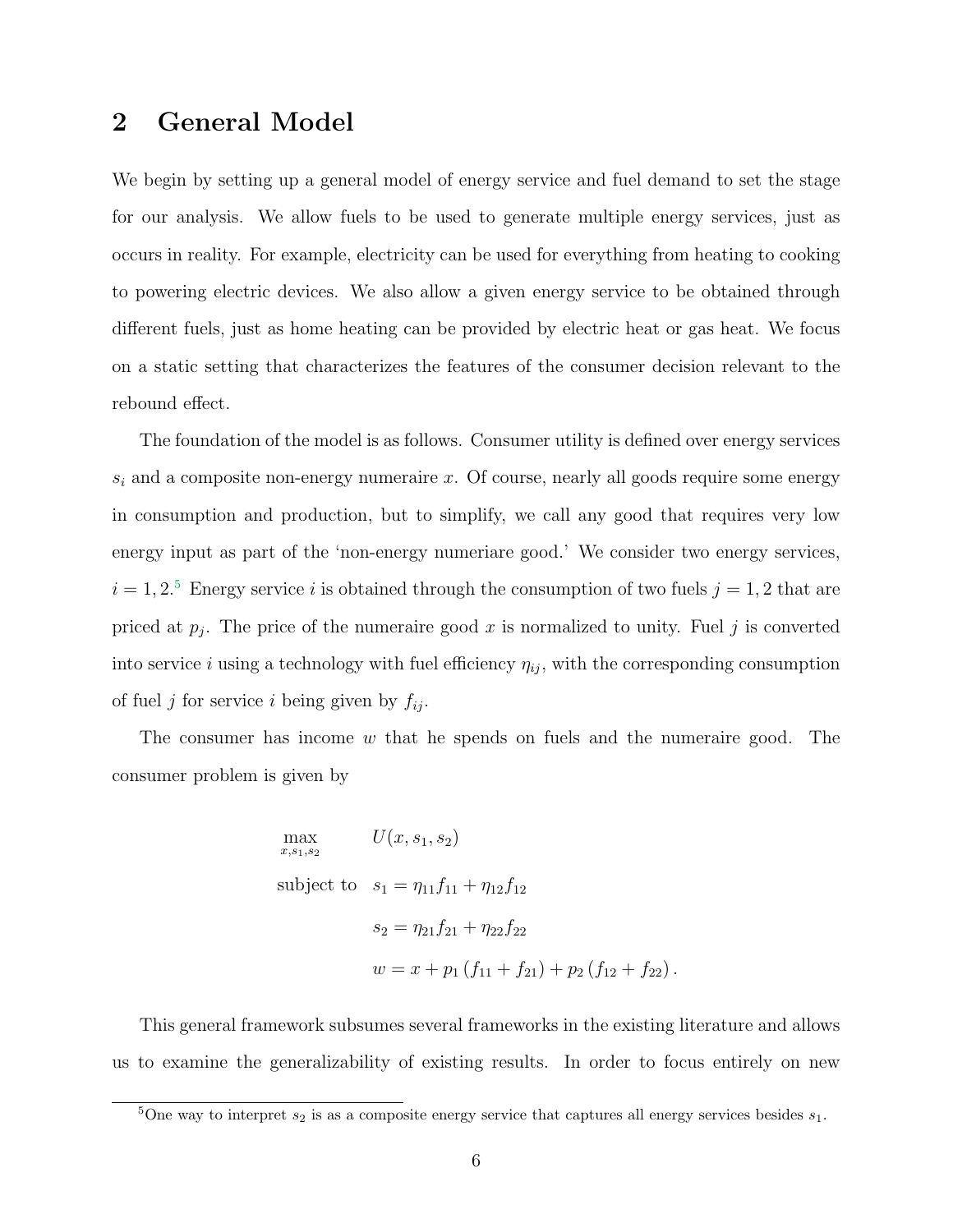insights on the rebound effect, this framework abstracts away from costly investments in energy efficiency, $6$  any dynamics of the decision process, and any behavioral anomalies in the decision process.

We begin by deriving some common results under the assumption that there is a oneto-one correspondence between energy services and fuels. Then we will generalize and show the conditions under which these common results fail.

# <span id="page-6-0"></span>3 Insights from the Classic Model

We begin with a simplifying assumption that is employed in nearly all theoretical discussions of the rebound effect. With this assumption in place, we will reveal how many of the basic conclusions from previous work on the rebound effect arise. We will later relax this assumption in Section [4](#page-13-0) to provide new results showing how these conclusions can be overturned in a more general setting.

Assumption 1: There is a one-to-one correspondence (bijection) between energy services and fuels, so that each fuel is used for a single energy service, and each energy service can only be obtained by a single fuel.

In this case,  $f_{12} = f_{21} = 0$ , and the model simplifies to

$$
\max_{x,s_1,s_2} U(x, s_1, s_2)
$$
\nsubject to  $s_1 = \eta_{11} f_{11}$   
\n
$$
s_2 = \eta_{22} f_{22}
$$
\n
$$
w = x + p_1 f_{11} + p_2 f_{22}.
$$

The solution to the consumer maximization problem yields the demand for energy service *i*, denoted  $s_i^*(\eta_{11}, \eta_{22}, p_1, p_2, w)$ . This can be conveniently rewritten as  $s_i^*(\pi_1, \pi_2, w)$ , where

 $6B$ orenstein [\(2015\)](#page-31-1) shows that such investments reduce the magnitude of rebound effects by decreasing income.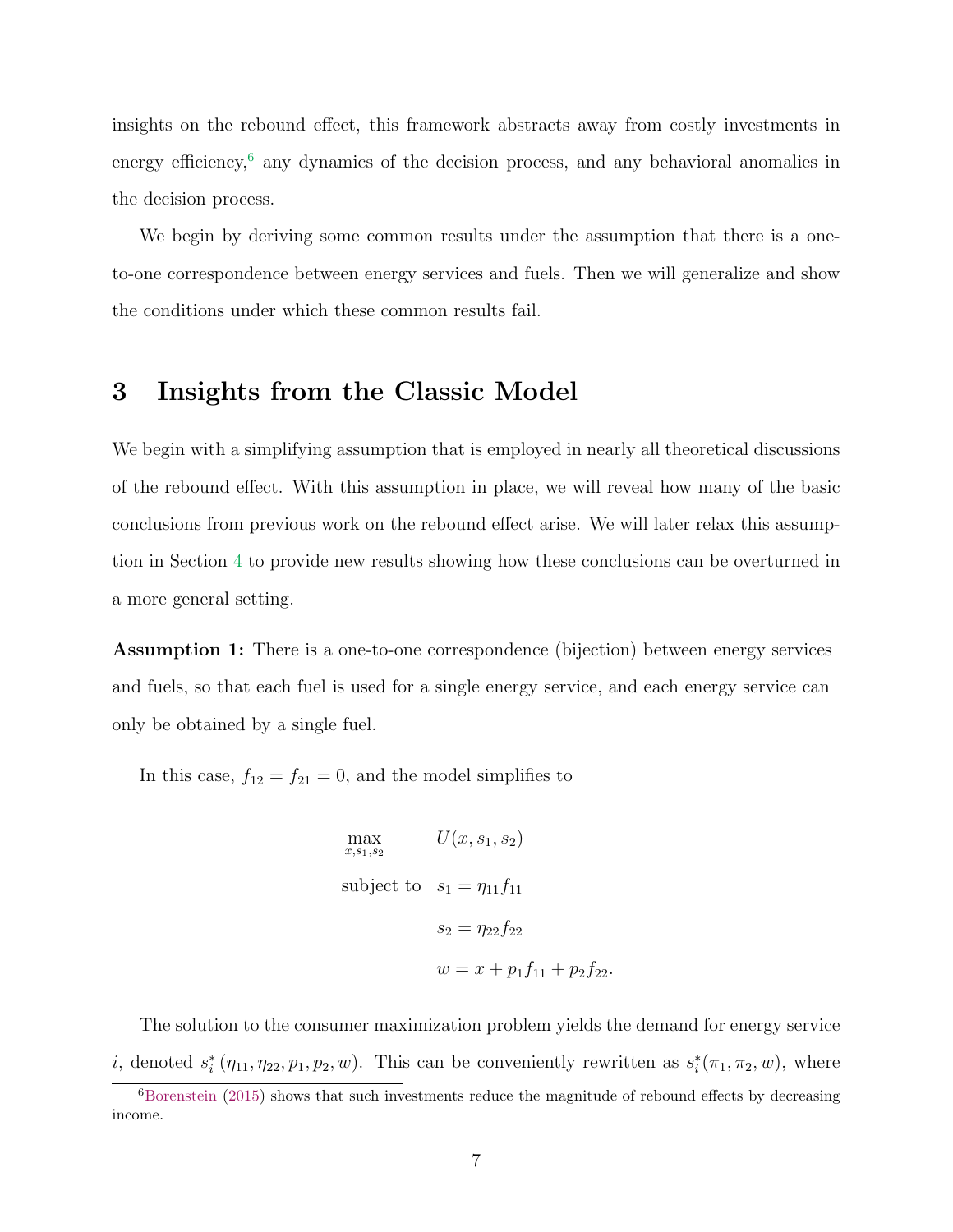$\pi_i = \frac{p_i}{n_i}$  $\frac{p_i}{\eta_{ii}}$  is the implicit price of the energy service *i*.

We can use  $s_i^*$  to obtain the demand for fuel consumption i as a function of the vector of implicit prices  $\pi$  and income w, according to

$$
f_{ii}^*(\pi, w) = s_i^*(\pi, w) / \eta_{ii},
$$
\n(1)

with asterisks to indicate that these functions arise as solutions to the utility maximization.

For the rest of the paper, we will consider a case where energy service 1 receives an energy efficiency improvement. With an improvement in  $\eta_{11}$  we obtain the following comparative statics, which provide several insights on the direct and indirect rebound effect:

<span id="page-7-0"></span>
$$
\frac{\partial s_1^*}{\partial \eta_{11}} = -\frac{p_1}{(\eta_{11})^2} \frac{\partial s_1^*}{\partial \pi_1} \tag{2}
$$

<span id="page-7-1"></span>
$$
\frac{\partial f_{11}^*}{\partial \eta_{11}} = -\frac{1}{(\eta_{11})^2} \left( \frac{p_1}{\eta_{11}} \frac{\partial s_1^*}{\partial \pi_1} + s_1^* \right)
$$
(3)

<span id="page-7-2"></span>
$$
\frac{\partial s_2^*}{\partial \eta_{11}} = \eta_2 \frac{\partial f_{22}^*}{\partial \eta_{11}} = -\frac{p_1}{(\eta_{11})^2} \frac{\partial s_2^*}{\partial \pi_1}.
$$
\n(4)

These comparative statics show how changes in energy service and fuel demand with an increase in  $\eta_{11}$  can be mapped back to changes in energy service demand with a decrease in the implicit price of the energy service. The following discussion will rely on each of these.

#### 3.1 Direct rebound

The direct rebound effect is the fuel consumption from the additional use of energy service 1 resulting from an improvement in  $\eta_{11}$  due to the decrease in the implicit price of usage  $\pi_1$ . With an improvement in  $\eta_{11}$ , there will be a substitution effect and income effect, both of which increase usage  $s_1^*$  and accordingly influence fuel usage  $f_{11}^*$ . The direct rebound effect is often defined in terms of elasticities. Let  $\varepsilon_{a,b}$  denote the elasticity of demand for a with respect to b. Then, the direct rebound effect is  $\varepsilon_{f_1,f_1,\eta_{11}} + 1$  or equivalently  $\varepsilon_{s_1,\eta_{11}}$ .

To illustrate, suppose there there is no change in  $s_1$  demanded when efficiency changes.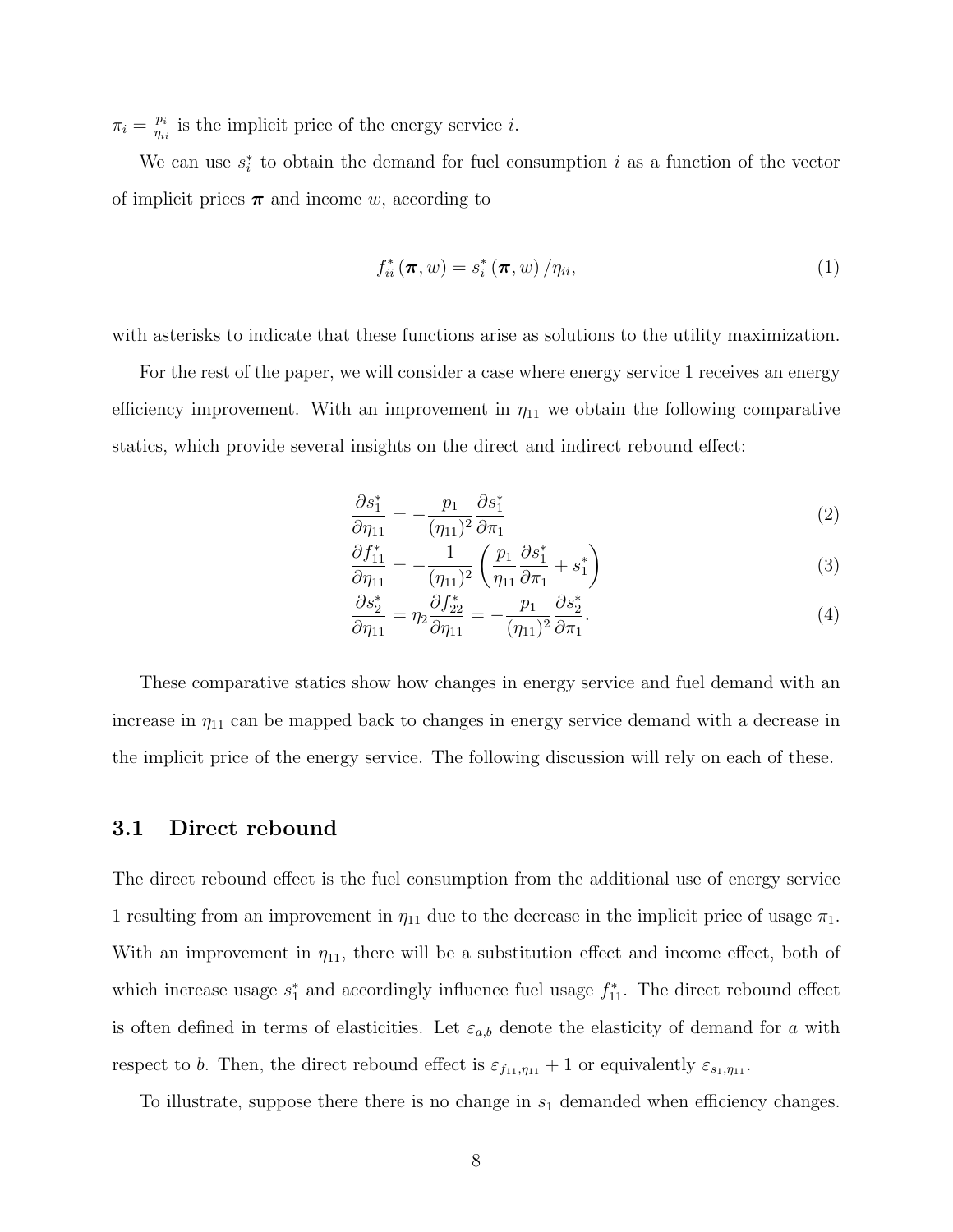In this case,  $\varepsilon_{s_1,\eta_{11}} = 0$ , indicating that the direct rebound effect is zero. Equivalently,  $\varepsilon_{f_{11},\eta_{11}} = -1$ , as the entire improvement in efficiency will be realized as a decrease in fuel consumption. In contrast consider a case where all of the fuel savings from the energy efficiency improvement are taken-back by fuel use from increased service consumption. In this case, we have  $\varepsilon_{s_1,\eta_{11}} = 1$ , which represents a 100% direct rebound effect. We would also have  $\varepsilon_{f_{11},\eta_{11}} = 0$ , as there are no net fuel savings from the efficiency improvement. The case of a greater than 100% rebound is popularly known as "backfire."

Several important elasticity relationships commonly used in the literature immediately emerge from our framework:

<span id="page-8-0"></span>
$$
\varepsilon_{s_1,\eta_{11}} = \varepsilon_{f_{11},\eta_{11}} + 1 = -\varepsilon_{f_{11},p_1} = -\varepsilon_{s_1,\pi_1} = -\varepsilon_{s_1,p_1}.\tag{5}
$$

All of these follow directly from Expressions [2,](#page-7-0) [3](#page-7-1) and [4](#page-7-2) and are proven elsewhere [\(Sorrell](#page-34-1) [and Dimitropoulos](#page-34-1) [2008;](#page-34-1) [Gillingham](#page-32-2) [2011;](#page-32-2) [Thomas and Azevedo](#page-34-5) [2013a\)](#page-34-5), so we do not prove them here. They make the standard neoclassical assumptions that raising energy efficiency and decreasing energy prices have the same impact on service demand, that the response to increases and decreases in fuel prices is symmetric, and that energy prices do not depend upon efficiency [\(Sorrell and Dimitropoulos](#page-34-1) [2008;](#page-34-1) [Frondel and Vance](#page-32-1) [2013\)](#page-32-1). They also assume no capital costs from the energy efficiency investment [\(Sorrell and Dimitropoulos](#page-34-1) [2008\)](#page-34-1).

These identities imply that empirical economists can estimate  $\varepsilon_{s_1,p_1}$  or even  $\varepsilon_{f_1,p_1}$  to quantify the direct rebound effect. This is commonly done, since it only requires plausibly exogenous variation in fuel prices, rather than energy efficiency, which is much more difficult to obtain. Our framework will show the danger in using these identities when we relax Assumption 1.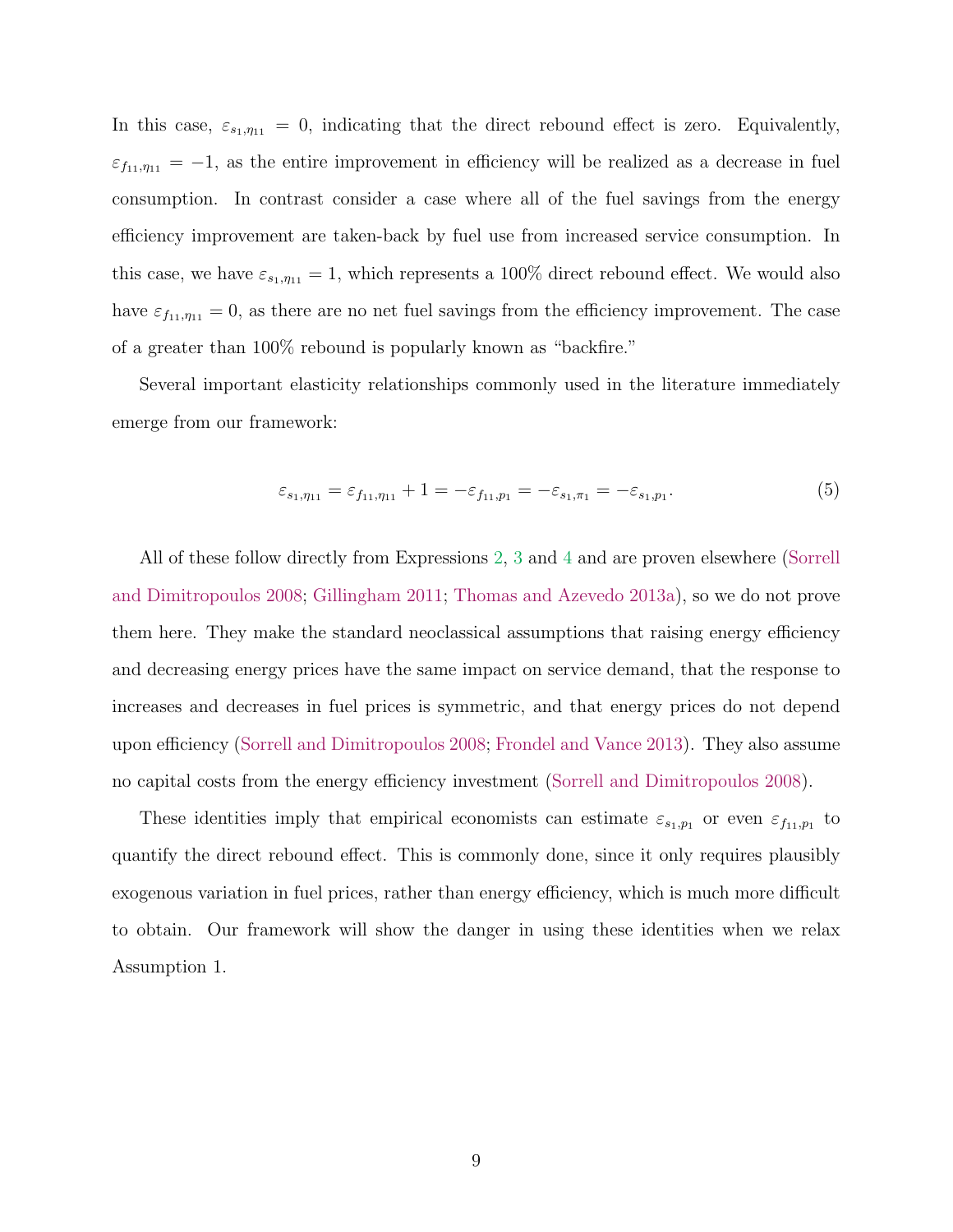### 3.2 Indirect rebound

The indirect rebound effect is defined for our purposes as the increased fuel use from the consumption of other energy services when  $\eta_{11}$  increases. This effect is due to the income and substitution effects on all other energy services with the increase in  $\eta_{11}$ . In terms of elasticities, the indirect rebound can be defined as  $\varepsilon_{f_{22},\eta_{11}}$  or equivalently  $\varepsilon_{s_2,\eta_{11}} = -\varepsilon_{s_2,\pi_1}$ . From this, it is clear that  $s_2^*$  will increase (decrease) with an increase in  $\eta_{11}$  if energy service 2 is a gross complement (substitute) for energy service  $1<sup>7</sup>$  $1<sup>7</sup>$  $1<sup>7</sup>$  Notably, the use of other energy services and fuels may increase or decrease when  $\eta_{11}$  improves. While the importance of complements and substitutes has been loosely alluded to before (e.g., [Berkhout et al.](#page-31-2) [\(2000\)](#page-31-2) and [Binswanger](#page-31-3) [\(2001\)](#page-31-3)), our framework provides precision and clarity in demonstrating that the indirect rebound is dictated by gross, rather than net, complement and substitute relationships, a point also described in a working paper by [Sorrell](#page-34-6) [\(2012\)](#page-34-6).

The indirect rebound effect has received considerably less attention in the empirical literature than the direct rebound, in part because of inherent difficulties in estimating cross-price elasticities. Not only is it challenging to estimate a comprehensive model of household energy demand complete with all relevant energy sources, but it is even more difficult to embed energy service consumption, which is often not observable to analysts, into such a model. Thus, it is common to ignore the indirect rebound altogether or equate the indirect rebound effect with the fraction of the consumer budget spent on energy-using services (e.g., see the discussion in [Greening et al.](#page-32-6) [\(2000\)](#page-32-6) or [Borenstein](#page-31-1) [\(2015\)](#page-31-1)). However, since the indirect rebound effect depends on the change in fuel expenditure on the margin, estimates of the indirect rebound effect based on the average budget share of energy-using goods are likely biased and could even have the wrong sign.

<sup>7</sup>Here we see a useful parallel to the literature on impure public goods. When an impure public good is improved so as to decrease the implicit price of a private characteristic, demand for the public characteristic will rise or fall depending on whether the public characteristic is a gross complement or substitute, respectively, for the private characteristic [\(Kotchen](#page-33-8) [2005;](#page-33-8) [Chan and Kotchen](#page-31-6) [2014\)](#page-31-6).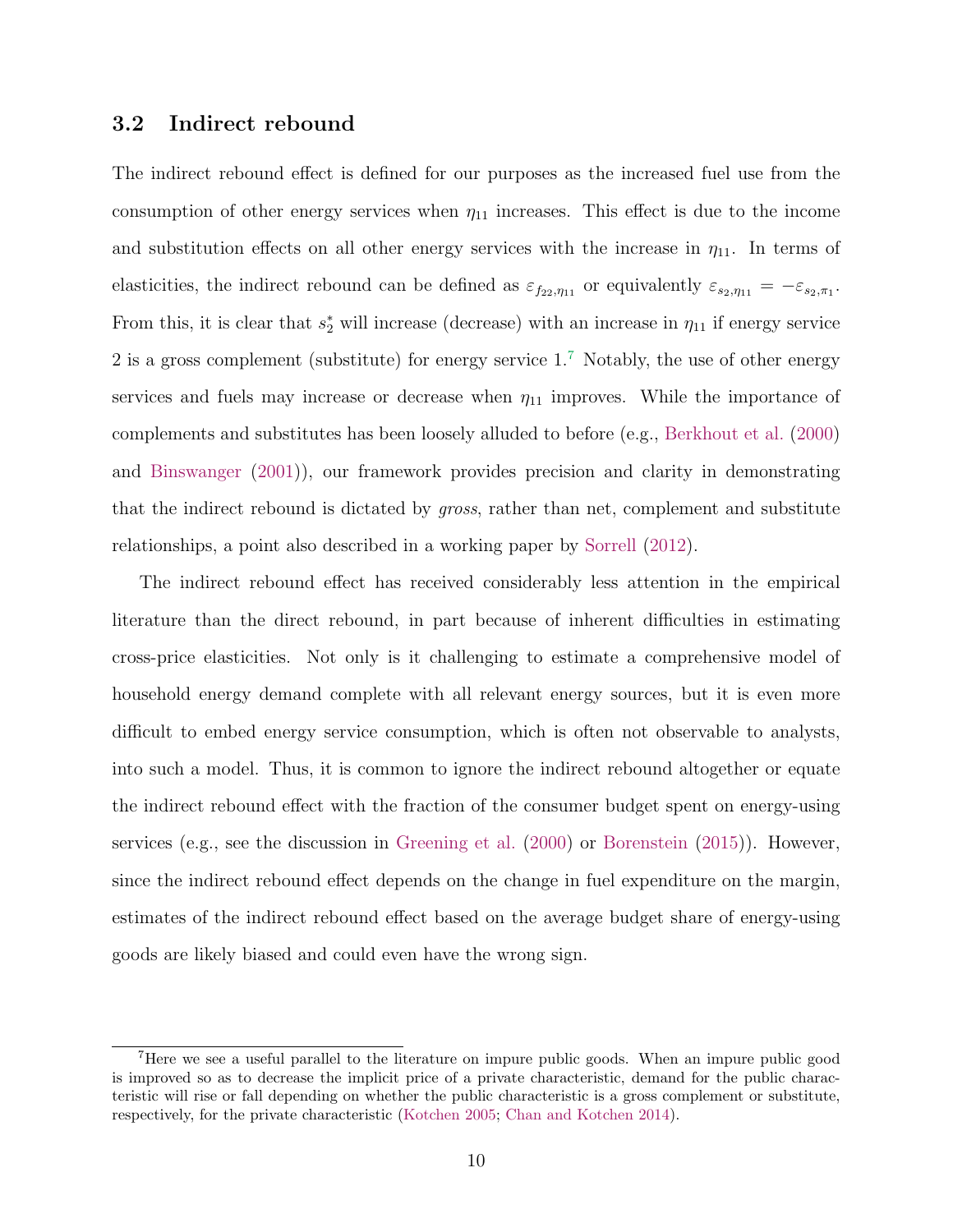### 3.3 Combined microeconomic rebound

Thus far, we have shed light on the factors that influence the magnitude and direction of the direct and indirect rebound effect. But what is the relationship between the direct and indirect rebound effect, and what is the net impact on energy usage? Is it possible for both types of rebounds to cause additional fuel use after an efficiency improvement? The following discussion shows that the answer to this depends on whether the consumer derives utility from only energy services or both energy services and non-energy services.

#### 3.3.1 Case 1: Only energy services

Consider a further simplification to the model where non-energy services do not enter into the utility function. Then, utility is defined only over energy services:  $U(s_1, s_2)$ . While this may seem like an extreme assumption, it is one that is often adopted, implicitly or explicitly, in previous theoretical explorations of the rebound (e.g., [Berkhout et al.](#page-31-2) [2000;](#page-31-2) [Binswanger](#page-31-3) [2001\)](#page-31-3). We will show how adopting such a restrictive assumption yields conclusions that turn out to be incorrect when non-energy services are included.

<span id="page-10-0"></span>**Remark 1.** When utility is defined over energy services  $s_1$  and  $s_2$  only, the direct and indirect rebound effects are countervailing. That is, a large direct rebound will be accompanied by a small (or negative) indirect rebound, and a large indirect rebound will be accompanied by a small direct rebound.

Formally, these results arise from the fact that comparative static of the budget constraint is such that  $p_1 \frac{\partial f_{11}^*}{\partial \eta_{11}} + p_2 \frac{\partial f_{22}^*}{\partial \eta_{11}} = 0$ , and therefore,  $\frac{\partial f_{11}^*}{\partial \eta_{11}}$  and  $\frac{\partial f_{22}^*}{\partial \eta_{11}}$  must have opposite signs. This can also be seen graphically in Figure [1.](#page-35-0) Figure [1](#page-35-0) shows how an increase in  $\eta_1$  to  $\eta'_1$  decreases the implicit price from  $\pi_1 = \frac{p_1}{p_1}$  $\frac{p_1}{\eta_{11}}$  to  $\pi'_1 = \frac{p_1}{\eta'_{11}}$  $\frac{p_1}{\eta'_{11}}$ , which pivots the budget constraint upward by  $\frac{\eta_{11}'}{\eta_{11}}$ . That is, with an x% improvement in efficiency, the consumer can purchase x% more  $s_1$  than before; thus, each point along the new budget constraint is  $x\%$  higher than the old budget constraint.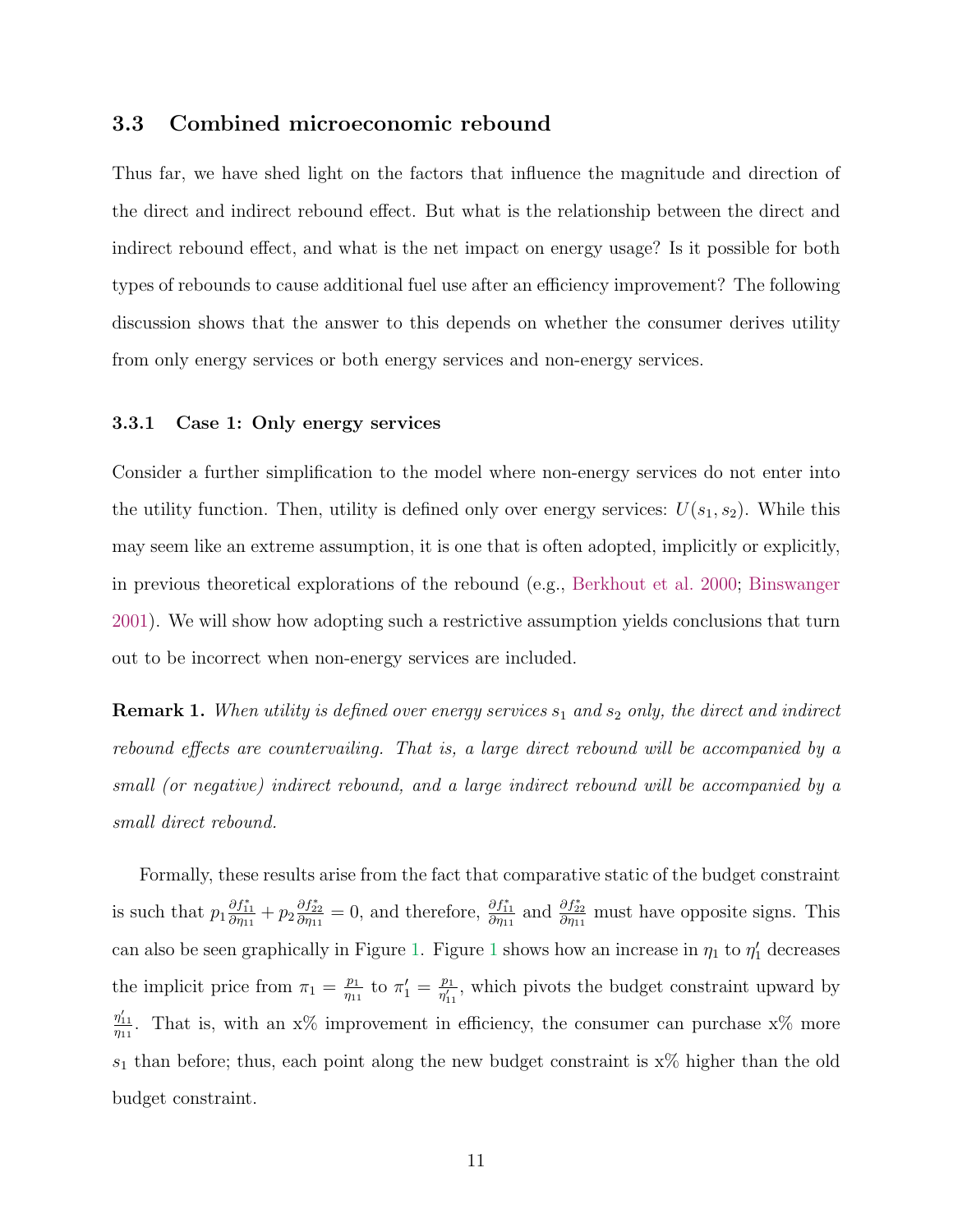#### [ INSERT FIGURE 1 HERE ]

Suppose point A is the initial consumption bundle. Assuming an ordinary good, the new optimal consumption bundle must lie along the new budget constraint between points B and D, according to the law of demand. Of course, if energy service 1 is a Giffen or Veblen good, then it is possible to observe a consumption bundle between points D and E. Point D represents an extreme case in which there is no direct rebound, which is only possible if both the substitution and income effects are zero or there is a positive substitution effect exactly offset by a negative income effect, as in the case of an inferior good. In this extreme case, the consumption of energy service 1 remains exactly the same as at point A (i.e., there is no behavioral response and the engineering estimate of energy savings from  $s<sub>1</sub>$  is correct). However, in this case, all monetary savings are re-spent on  $s_2$ , so that there is a large indirect rebound.

Meanwhile, backfire occurs at any point between B and C. Point C represents a situation where consumption of  $s_1$  increases enough to exactly offset the energy savings predicted by the engineering estimate.<sup>[8](#page-0-0)</sup> This is where the rebound effect is  $100\%$ , and there is no indirect rebound. To the left of point C on the dotted budget constraint, consumption of  $s_1$  increases by so much that it more than offsets the purported energy savings, and therefore energy use from  $s_1$  actually increases. At the same time, energy use from  $s_2$  decreases, so there is a negative indirect rebound.

Equations  $(2)$ ,  $(4)$ , and  $(5)$  help formalize these intuitions. The Slutsky decompositions of [\(2\)](#page-7-0) and [\(4\)](#page-7-2) reveal that the comparative statics for efficiency are composed of substitution and income effects. For example, we can rewrite [\(2\)](#page-7-0) as  $\frac{\partial s_1^*}{\partial \eta_{11}} = -\frac{p_1}{(\eta_{11})}$  $\frac{p_1}{(\eta_{11})^2} \left( \frac{\partial s_1^h}{\partial p_1} - \frac{\partial s_1^*}{\partial w} s_1^* \right)$ , where the superscript h denotes the Hicksian (compensated) demand. Under standard assumptions,  $\frac{\partial s_1^h}{\partial p_1}$  is weakly negative and bounded above by zero (ordinary good) and  $\frac{\partial s_1^*}{\partial w}$  is weakly positive

<sup>&</sup>lt;sup>8</sup>To see this, let  $s_1^A$  be  $s_1$  consumed at point A and let  $s_1^C$  be  $s_1$  consumed at point C. Note that  $s_1^C = \frac{\eta'_{11}}{\eta_{11}} s_1^A$ . Moreover, energy consumption for  $s_1$  was  $\frac{s_1^A}{\eta_{11}}$  before the efficiency improvement and  $\frac{s_1^C}{\eta'_{11}}$  after the improvement. Plugging in the identity for  $s_1^C$ , it follows that energy consumption is the same at points A and C.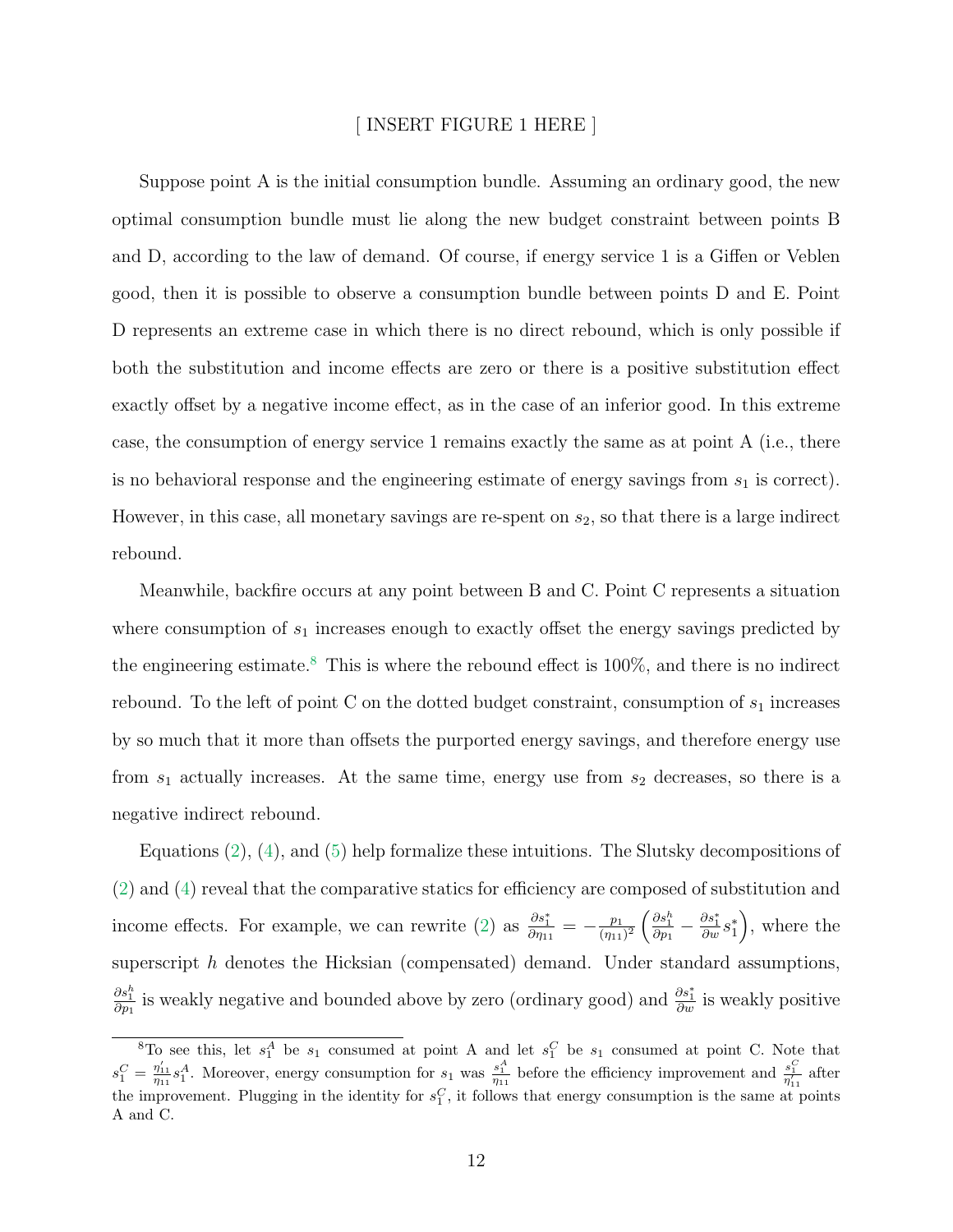and bounded below by zero (normal good). Therefore,  $\frac{\partial s_1^*}{\partial \eta_{11}}$  is weakly positive. Referring back to the graph, point D respresents the boundary case in which  $\varepsilon_{s_1,\eta_{11}} = 0$ . Meanwhile, point C represents the point at which  $\varepsilon_{s_1,\eta_{11}} = 1$  (see equation [\(5\)](#page-8-0)), signifying that the percent increase in demand for  $s_1$  is exactly equal to the percent increase in  $\eta_{11}$ .

These results suggest that countervailing direct and indirect rebound effects would serve to moderate the combined rebound effect. The intuition behind this finding is that if more income is spent on  $s_1$ , less is available for  $s_2$  and vice versa. Furthermore, countervailing direct and indirect effects imply that if we have "backfire" from the direct rebound effect, there must be a corresponding decrease in fuel use from other energy services. The idea that there may be such countervailing effects is described in [Thomas and Azevedo](#page-34-7) [\(2013b\)](#page-34-7), and is consistent with discussions in [Borenstein](#page-31-1) [\(2015\)](#page-31-1) and [Gillingham et al.](#page-32-3) [\(2014\)](#page-32-3).

#### 3.3.2 Case 2: Energy services and non-energy services

In reality, there may be goods and services that are desirable and costly but require a negligible amount of energy. For example, books, magazines, and board games require relatively little energy to consume and may have only a small amount of embodied energy from production. Recall that we denote services that require little energy the 'non-energy numeriare' x. It turns out that in the presence of such non-energy services, the result in Remark [1](#page-10-0) no longer holds.

**Remark 2.** When utility is defined over energy services  $s_1$  and  $s_2$  and one or more nonenergy services x, the direct and indirect rebound effects need not countervail.

The relationship between the direct and indirect rebound effect is mediated by the complement/substitute relationship between the non-energy numeraire good x and  $s_1$ . Here, the comparative static of the budget constraint is  $\frac{\partial x^*}{\partial \eta_{11}} + p_1 \frac{\partial f_{11}^*}{\partial \eta_{11}} + p_2 \frac{\partial f_{22}^*}{\partial \eta_{11}} = 0$ . If x is a gross substitute for  $s_1$ , then expenditure on x will decrease, making more income available for both energy services. As such, it becomes possible for demands for both fuels  $f_{11}^*$  and  $f_{22}^*$ to increase, indicating that direct rebound backfire could be accompanied by a concurrent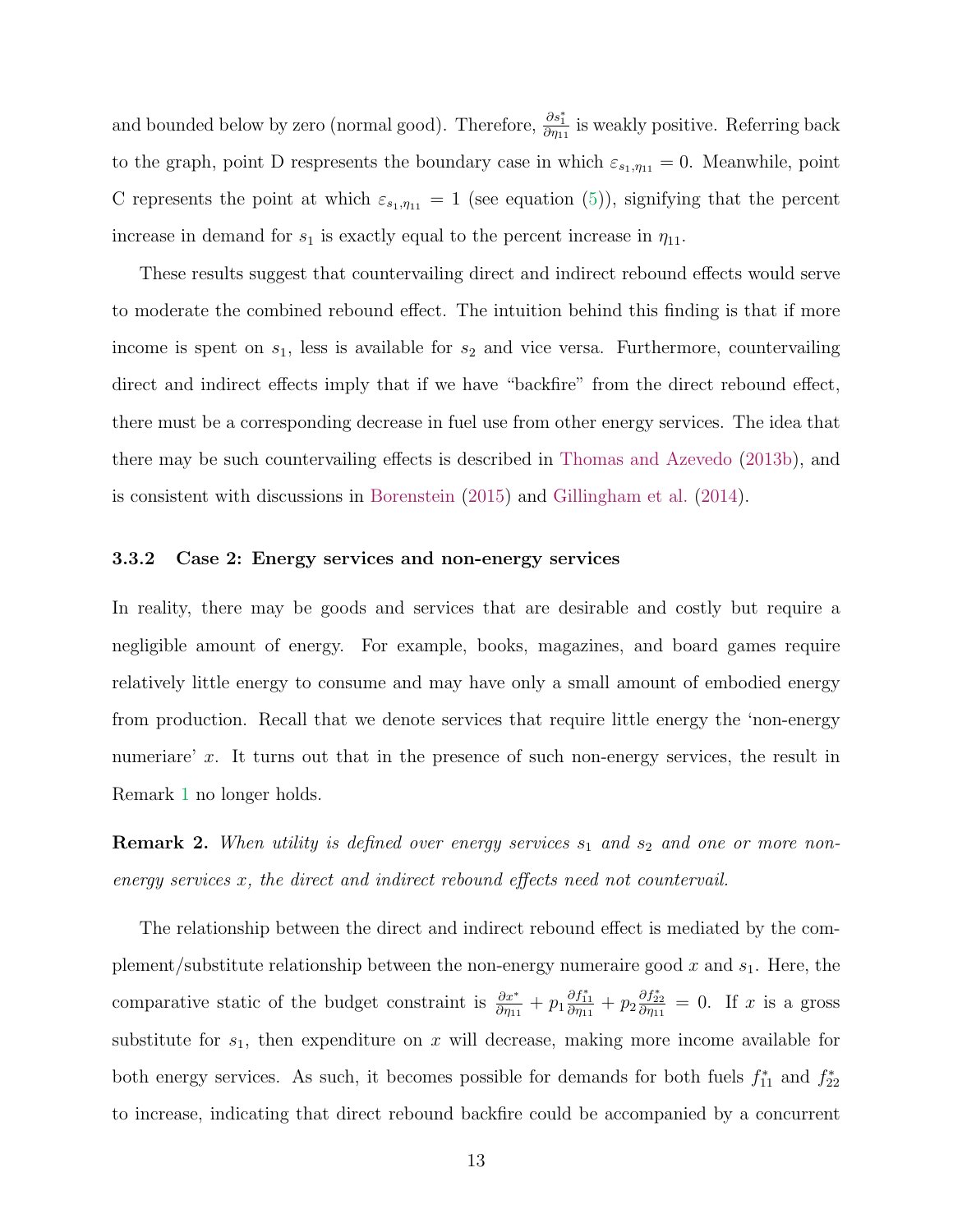increase in fuel usage for other energy services. For further intuition, consider Figure [1](#page-35-0) again. We can think of the demand for x as a third axis. As demand for x decreases, the effective budget constraint in  $(s_1, s_2)$ -space expands, making possible a scenario in which both  $f_{11}^*$ and  $f_{22}^*$  increase.

This point may appear intuitive and is mentioned in [Sorrell](#page-34-6) [\(2012\)](#page-34-6), but surprisingly is not more broadly known. It also has clear implications for empirical estimation and policy analysis. Namely, we cannot simply assume that if the direct rebound effect is large that there will be a countervailing indirect rebound effect that will lessen its impact. If we have reason to believe that x is a gross substitute for  $s<sub>1</sub>$ , then it is possible for increases in fuel use for both the good in question and other goods. In section [5,](#page-19-0) we will return to these results and show their importance for estimating welfare changes.

# <span id="page-13-0"></span>4 Multiple Energy Services and Fuels

In reality, there is not a straightforward one-to-one correspondence between energy services and fuels. For example, electricity is used for many energy services, including heating, lighting, and refrigeration. Likewise, an energy service like heating can be provided using variety of fuels, such as electricity, natural gas, or heating oil, and many households have the ability to substitute between these (e.g., by using an electric space heater instead of central oil or gas heat).[9](#page-0-0) [Hunt and Ryan](#page-33-1) [\(2014a](#page-33-1)[,b\)](#page-33-2) are the only other papers in the literature we are aware of to recognize this more general case. In contrast to the treatment in these papers, we differentiate between two cases:  $(1)$  one fuel for many services and  $(2)$  many fuels for one service. Interestingly, we find that each case yields different insights and complications for empirical estimation of the rebound effect.

<sup>9</sup>Strictly speaking, electricity is an energy carrier rather than a fuel. To maintain consistency and to minimize jargon, we will abuse vocabulary slightly and continue to refer to it as a fuel.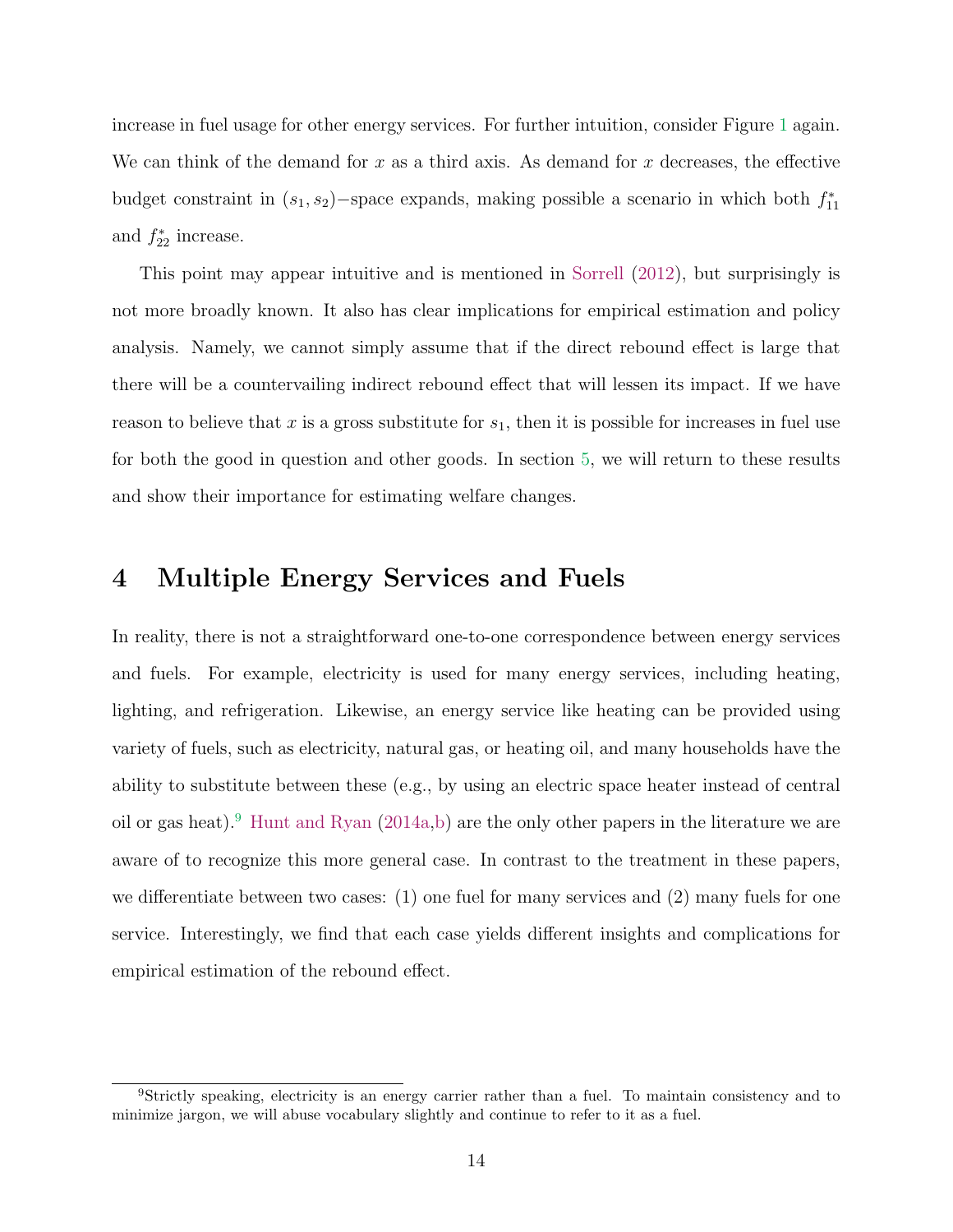### 4.1 More energy services than fuels

Modify Assumption 1 to allow a single fuel, such as electricity, to provide multiple energy services.

Assumption 1a: Each fuel type may be used as an input for multiple energy services.

Assumption 1a generalizes the treatment of the consumer problem in Section [3,](#page-6-0) but still restricts it from the fully general problem in Section [2.](#page-5-0) We will again work through the case of two energy services. Consider one fuel. Following the notation in our general model in Section [2,](#page-5-0) we denote the demand for fuel used for  $s_1^*$  as  $f_{11}^*$ , and the demand for fuel used for  $s_2^*$  as  $f_{21}^*$ .

Now the consumer problem is:

$$
\max_{x, s_1, s_2} U(x, s_1, s_2)
$$
\nsubject to 
$$
s_1 = \eta_{11} f_{11}
$$
\n
$$
s_2 = \eta_{21} f_{21}
$$
\n
$$
w = x + p_1(f_{11} + f_{21}).
$$

Maximizing, we obtain a solution for the demand for energy service  $i$  of the form

$$
s_i^* \left( \frac{p_1}{\eta_{11}}, \frac{p_1}{\eta_{21}}, w \right) = s_i^* \left( \pi_{11}, \pi_{21}, w \right).
$$

As before, the solution for  $s_i^*$  implies the solution for  $f_{i1}^*$ , according to

$$
f_{i1}^*(\pi_{11}, \pi_{21}, w) = s_i^*(\pi_{11}, \pi_{21}, w) / \eta_{i1}.
$$

As discussed in Section [3,](#page-6-0) it is common practice to use either the fuel price elasticity of energy service demand or the fuel price elasticity of fuel demand as estimates of the direct rebound effect. However, under Assumption 1a, this is no longer a valid measure of the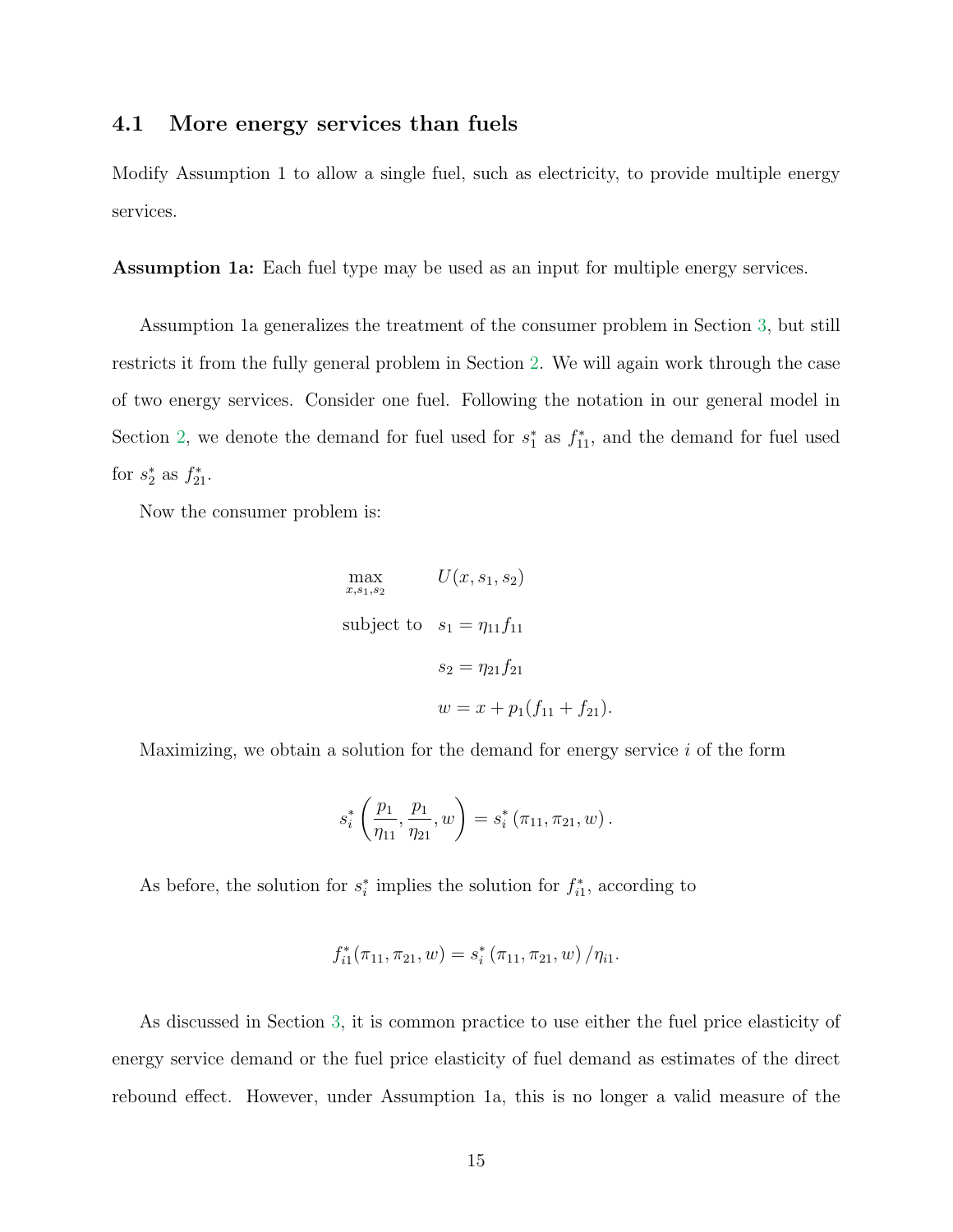rebound effect. [Hunt and Ryan](#page-33-1) [\(2014a\)](#page-33-1) note that data limitations prevent us from observing the expenditure on each service; instead, we can only observe the total expenditure on the shared fuel, thus presenting challenges for estimation. While this is an important point, our analysis shows that there is more than a problem of limited data. Even if we could observe service-specific expenditures, the classic elasticity relationship that is used to identify the rebound effect no longer holds.

**Proposition 1.** When a fuel  $f_{i1}$  can be used as an input for multiple energy services  $s_1$  and  $s_2$ , we have  $\varepsilon_{s_1,p_1} = \varepsilon_{f_{11},p_1} = \varepsilon_{s_1,\pi_{11}} + \varepsilon_{s_1,\pi_{21}} \neq -(\varepsilon_{f_{11},\eta_{11}} + 1) = \varepsilon_{s_1,\pi_{11}} = -\varepsilon_{s_1,\eta_{11}}$ .

*Proof.* The first equality holds from [\(5\)](#page-8-0). Recall that fuel demands are defined as  $f_{i1}^*$  ( $\pi_{11}, \pi_{21}, w$ ) =  $s_i^*(\pi_{11}, \pi_{21}, w)$  $\frac{p_1}{\eta_{i1}}$ . We have  $\frac{\partial f_{11}^*}{\partial p_1} = \frac{1}{\eta_{11}} \left( \frac{\partial s_1^*}{\partial \pi_{11}} \right)$  $\frac{\partial \pi_{11}}{\partial p_1}+\frac{\partial s_1^*}{\partial \pi_{21}}$  $=$  $\frac{1, \pi_{21}, w)}{\eta_{i1}}$  and implicit prices as  $\pi_{i1} = \frac{p_1}{\eta_{i1}}$  $\partial\pi_{11}$  $\partial \pi_{21}$  $\partial p_1$  $\frac{1}{\eta_{11}}\left(\frac{1}{\eta_1}\right)$  $\frac{\partial s_1^*}{\partial \pi_{11}} + \frac{1}{\eta_2}$  $\frac{\partial s_1^*}{\partial \pi_{21}}$ , where the expressions on the right hand side follow from differen- $\eta_{11}$ η<sup>21</sup> tiating  $s_1^*$ . Multiplying the latter expression by  $\frac{p_1}{f_{11}}$  on both sides and substituting identities for  $\pi_{i1}$  and  $f_{11}^*$ , we obtain  $\varepsilon_{f_{11},p_1} = \frac{\partial s_1^*}{\partial \pi_{11}}$  $\frac{\pi_{11}}{s_1^*} + \frac{\partial s_1^*}{\partial \pi_{21}}$  $\frac{\pi_{11}}{2}$  $\frac{\pi_{21}}{2}$  $\frac{\tau_{21}}{s_1^*} = \varepsilon_{s_1, \pi_{11}} + \varepsilon_{s_1, \pi_{21}}.$  Meanwhile,  $\frac{\partial f^{*}_{11}}{\partial \eta_{11}}=-\frac{s^{*}_{1}}{\eta^{2}_{11}}\left( 1+\frac{\pi_{11}}{s_{1}}\right)$  $\frac{\partial s_1^*}{\partial \pi_{11}}$ , so  $-(\varepsilon_{f_{11},\eta_{11}}+1)=\varepsilon_{s_1,\pi_{11}}$ .  $\Box$ 

This proposition has significant implications for empirical estimation, as  $\varepsilon_{s_1,p_1}$  and  $\varepsilon_{f_1,p_1}$ are biased estimates of  $-(\varepsilon_{f_{11},\eta_{11}}+1)$ . Recall from section [3](#page-6-0) that the direct rebound effect is defined as  $(\varepsilon_{f_{11},\eta_{11}}+1)$ , so this result elucidates the deeper theoretical bias from using  $\varepsilon_{s_1,p_1}$ and  $\varepsilon_{f_1,f_2}$  to estimate the direct rebound effect. Notably, our analysis identifies this bias as  $\varepsilon_{s_1,\pi_{21}}$ , allowing us to predict the direction of this bias and perhaps even quantify it.

**Corollary 2.**  $-\varepsilon_{s_1,p_1}$  and  $-\varepsilon_{f_1,p_1}$  will overestimate (underestimate) the magnitude of the direct rebound effect  $(\varepsilon_{f_{11},\eta_{11}} + 1)$  when  $s_1$  is a gross complement (substitute) for  $s_2$ .

For intuition, consider household air conditioning (AC) and in-home electronics, which we assume are complements. Further, consider a doubling in AC efficiency and an associated increase in usage from the direct rebound effect of 10%. An attempt to estimate such a rebound effect using variation in fuel prices will be confounded by the fact that electricity is used to power both air conditioning and in-home electronics. Why? The price elasticity of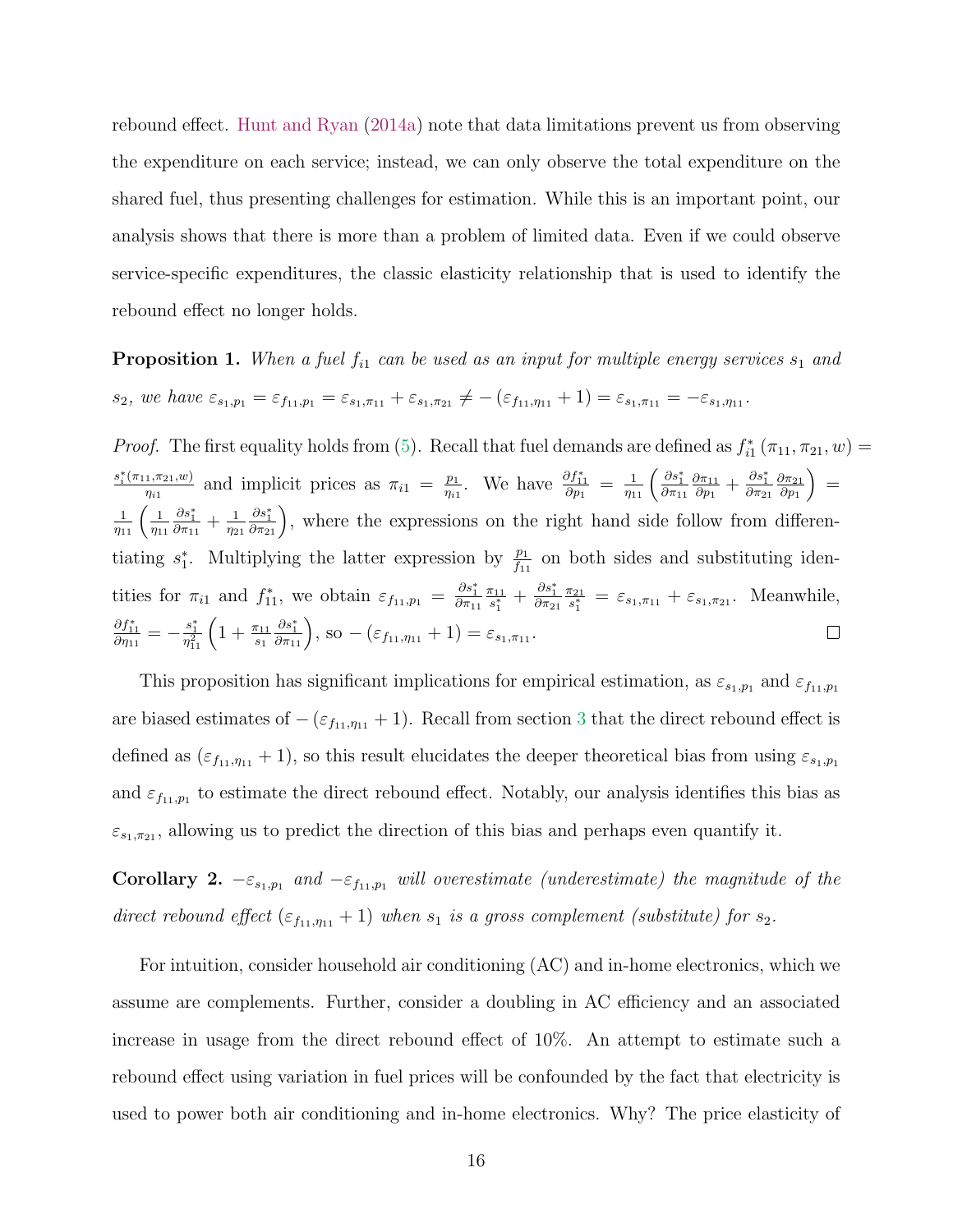electricity demand for air conditioning is measured in a setting in which overall electricity prices have changed, so the implicit price of a complement (in-home electronics usage) has also changed. In contrast, when an AC becomes more efficient, air conditioning becomes cheaper, but the implicit price of in-home electronics usage remains constant.

Numerically, this could be important. Consider a decrease in electricity prices that would yield the same implicit price change as the doubling of AC efficiency. Such a price decrease would increase AC usage by 10% due to the lower price of cooling. However, there will be a further increase in AC usage because the price of complements such as television and lighting has also gone down. Suppose this increase is 3%. Then the magnitude of our proxy, the estimated fuel price elasticity, will exceed that of the true direct rebound effect by 3 percentage points. Meanwhile, the converse is true for substitutes, which would result in an underestimate of the true rebound effect.

We are the first to identify and characterize this bias in common empirical estimates of the rebound effect. Notably, our analysis calls into question the practice of using fuel price elasticities to estimate the rebound effect when multiple services are obtained from the same fuel. That being said, there may be some hope for estimating the rebound through fuel price changes. When the cross-price elasticity between energy services that use the same fuel is small, these confounding interactions are greatly diminished, and the price elasticity of fuel demand is a reasonable proxy for the rebound effect. Thus, the common approach for estimating the rebound effect is likely to be valid when analyzing personal vehicle driving behavior in the United States, where gasoline-consuming complements or substitutes for driving, such as buses, are relatively uncommon. On the other hand, as our example suggests, there may be important complementarities (or substitutabilities) across energy services that use electricity in the home, such as appliances and lighting. In such cases, our results indicate that a better measure of the direct rebound effect would be the service price elasticity  $\varepsilon_{s_1,\pi_{11}}$ , which may be more difficult to measure, but would not be biased.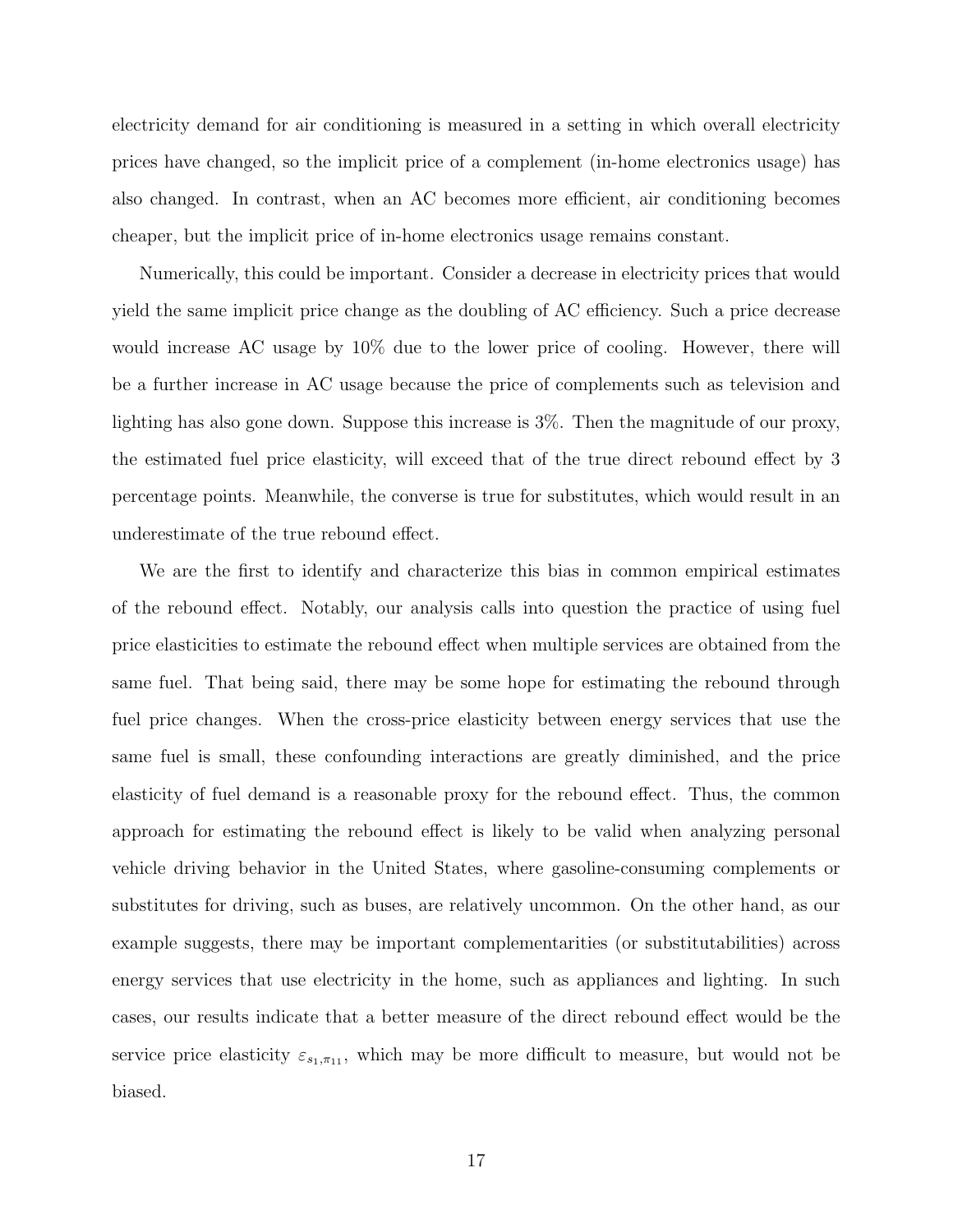### 4.2 Multiple fuels for each energy service

In many situations, we have multiple fuels that can provide the same energy service. For example, household heating can be obtained from electricity, gas, oil, or firewood, and consumers can drive gasoline or diesel vehicles. We will again adjust Assumption 1.

Assumption 1b: Multiple fuels can be used to provide a single energy service.

For our purposes, it suffices to consider a case where utility is obtained from a single energy service  $s_1$  and a numeraire non-energy service x. We will also confine our attention to two fuels  $f_{11}$  and  $f_{12}$ , which are both capable of providing  $s_1$ . We assume that regardless of fuel, the energy service has the same quality and that there are no adjustment costs from switching between fuels. The efficiency of producing  $s_1$  with fuel j is given by  $\eta_{1j}$ , as in Section [2.](#page-5-0) The consumer problem is as follows.

$$
\max_{x,s_1,s_2} U(x,s_1)
$$
  
subject to  $s_1 = \eta_{11}f_{11} + \eta_{12}f_{12}$   

$$
w = x + p_1f_{11} + p_2f_{12}.
$$

Maximizing, we obtain demand for the energy service of the form

$$
s_1^{\ast}(\eta_{11}, \eta_{12}, p_1, p_2, w) = s_1^{\ast}(\frac{p_1}{\eta_{11}}, \frac{p_2}{\eta_{12}}, w).
$$

In this setting, the consumer will choose the least expensive fuel option to provide the energy service. Let  $j^*$  be the chosen fuel. The following proposition formalizes this behavior.

**Proposition 3.** Under Assumption 1b, the consumer will choose  $f_{1j}^*$  such that  $f_{1j}^* \geq 0$  for j<sup>\*</sup> and  $f_{1j}^* = 0$  for  $j \neq j^*$ . The optimal j<sup>\*</sup> is chosen such that  $\frac{p_{j^*}}{\eta_{1j^*}} \in \min\{\frac{p_1}{\eta_{11}}\}$  $\frac{p_1}{\eta_{11}}, \frac{p_2}{\eta_{12}}$  $\frac{p_2}{\eta_{12}}\}$  .

*Proof.* By the constraint  $s_1 = \eta_{11} f_{11} + \eta_{12} f_{12}$ , the  $f_{1j}$ 's enter the utility function as perfect substitutes. This can be seen easily by rewriting the utility function as  $U(x, \eta_{11}f_{11} + \eta_{12}f_{12})$ .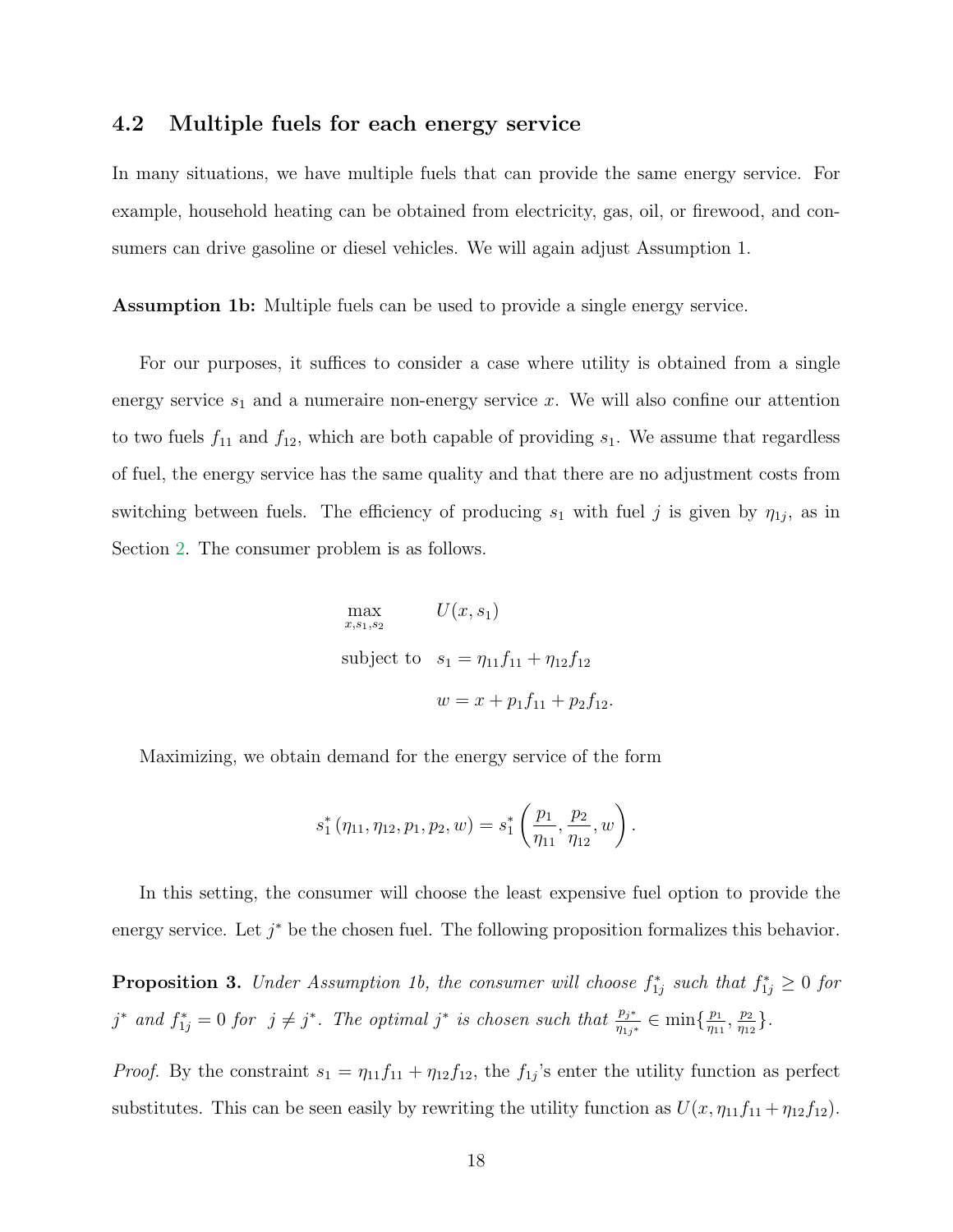Thus, the maximizing consumer will choose  $j^*$  that yields the lowest implicit price  $\frac{p_{j^*}}{\eta_{1j^*}}$ . All other fuels face a corner solution with  $f_{1j}^* = 0$ .  $\Box$ 

One result of this proposition is that the common equivalence of elasticities in [\(5\)](#page-8-0) no longer holds for  $j \neq j^*$ . Specifically, since  $f_{1j}^* = 0$  for  $j \neq j^*$ , as long as fuel j remains a corner solution,  $\varepsilon_{f_{1j},p_j} = 0$ , it is meaningless to use estimated elasticities as estimates of the direct rebound effect. For fuel  $j^*$ , the insights of our simpler model in section [3](#page-6-0) continue to apply.

The above proposition also shows that if price or efficiency changes for fuel  $j'$  are sufficiently large such that  $\frac{p_{j'}}{n}$  $\frac{p_{j'}}{\eta_{1j'}} < \frac{p_{j^*}}{\eta_{1j^*}}$  $\frac{p_{j^*}}{\eta_{1j^*}}$ , the consumer will switch entirely from fuel  $j^*$  to  $j'$ . While the potential for such fuel switching is intuitive, we are the first to show how it relates to the rebound effect. Even if there are adjustment costs to fuel switching, our basic result would still hold, only the relevant fuel for the rebound effect would be the lowest cost fuel after accounting for the adjustment costs. Moreover, this framework could be extended to allow for different technologies that provide distinct, but highly substitutable services (e.g., electric space heaters and central gas-based heating). In that case, the relevant fuel would be the lowest cost fuel accounting for the differences in utility from the different energy services.

This switching result has important implications for energy efficiency policy. For example, a driver of a gasoline vehicle may switch to a diesel vehicle if there is a major improvement in diesel engine efficiency. If the diesel vehicle is more polluting (e.g., it may have higher emissions of particulate matter), then the efficiency improvement may exacerbate local air quality issues. Similarly, innovations in gas furnaces may lead households to switch from wood furnaces, which are fueled by biomass, to natural gas instead. While fuel-switching is commonly studied in development economics [\(Heltberg](#page-32-7) [2004,](#page-32-7) [2005;](#page-32-8) Gupta and Köhlin [2006;](#page-32-9) [Chambwera and Folmer](#page-31-7) [2007\)](#page-31-7), it has received little attention in studies of household energy demand in developed countries. Our analysis suggests that empirical researchers may be well-advised to carefully consider fuel-switching behavior in studies of household energy demand and the rebound effect, especially when there are undesirable consequences of such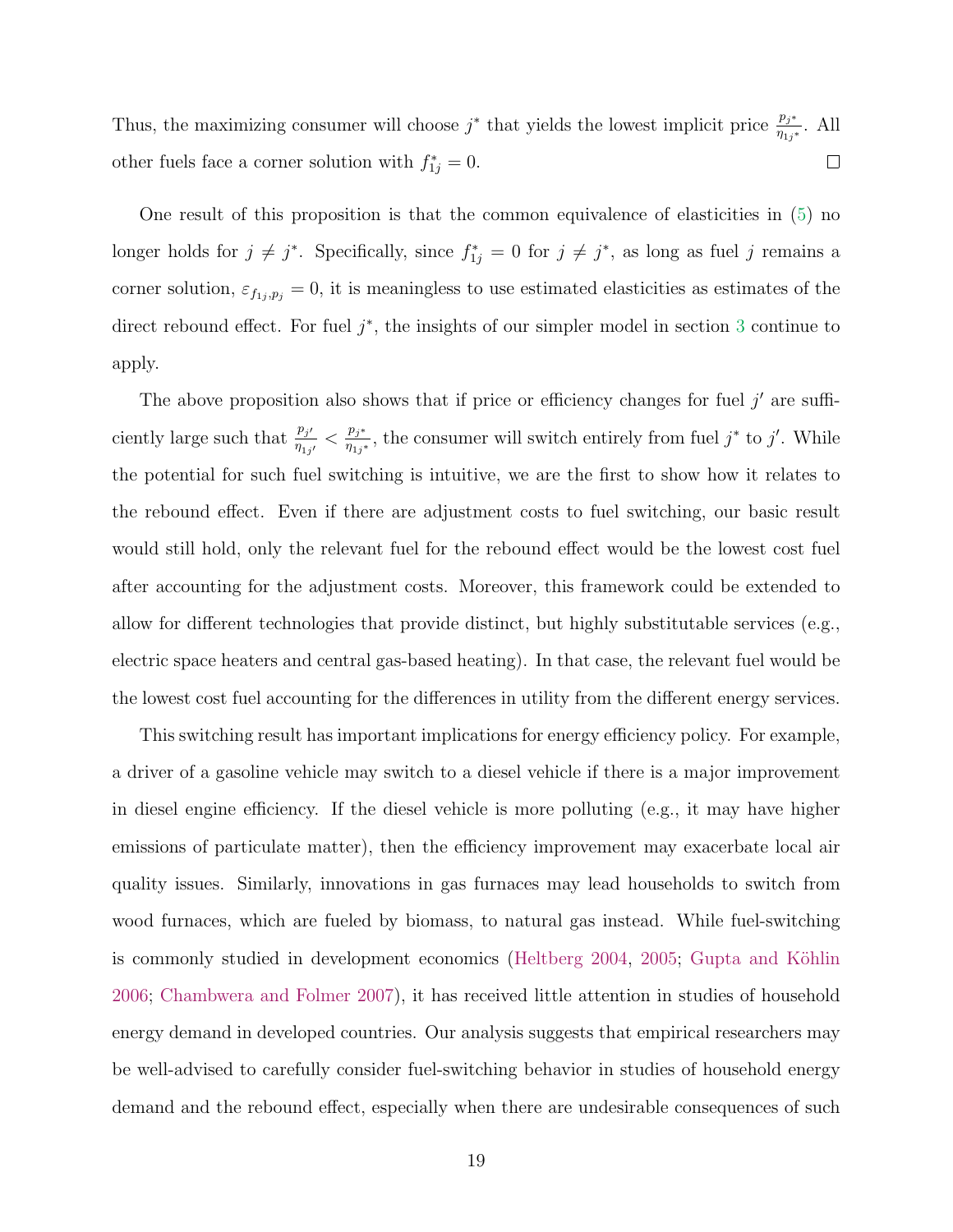fuel-switching behavior. The next section explores the relationship between the rebound effect and externalities in greater depth in order to shed light on what ultimately matters: social welfare.

### <span id="page-19-0"></span>5 Externalities and Welfare

In order to understand the social welfare implications of the rebound effect, it is critical to explore how the microeconomic rebound effect relates to externalities. This exposition is the first formal treatment of externalities and welfare in the context of the rebound effect. We again restrict our analysis to consumers, effectively assuming perfectly competitive markets in a long-run equilibrium, so that there is no producer surplus. We will answer two distinct, but related questions in the following analysis: (1) When is an energy efficiency improvement beneficial for social welfare? and (2) When is the rebound effect itself beneficial for social welfare?

The importance of the first question is clear, as it speaks to whether or not an energy efficiency policy should be implemented. However, the second question warrants some explanation. There has been extensive discussion of the need to "mitigate" the rebound effect. There are frequent calls, both in the academic literature [\(van den Bergh](#page-31-4) [2011;](#page-31-4) [Ouyang et al.](#page-33-4) [2010;](#page-33-4) [Herring and Roy](#page-33-5) [2007;](#page-33-5) [Maxwell et al.](#page-33-6) [2011\)](#page-33-6) and in policy circles [\(Otto et al.](#page-33-7) [2014;](#page-33-7) [Gloger](#page-32-4) [2011\)](#page-32-4), for the rebound effect to be mitigated through voluntary conservation behavior, price instruments, or quantity instruments. Often, these entreaties take as given that the rebound effect is undesirable. Several authors have described why such a perspective may be shortsighted, as consumers also obtain consumer surplus from the microeconomic rebound effect [\(Hobbs](#page-33-3) [1991;](#page-33-3) [Saunders](#page-34-8) [1992;](#page-34-8) [Fong](#page-31-8) [2011;](#page-31-8) [Saunders and Tsao](#page-34-9) [2012;](#page-34-9) [Gillingham](#page-32-5) [and Palmer](#page-32-5) [2014;](#page-32-5) [Borenstein](#page-31-1) [2015\)](#page-31-1). This section formally elucidates the conditions under which the microeconomic rebound effect is beneficial or harmful in order to offer greater clarity from both a scientific and a policy perspective. Many of our findings accord with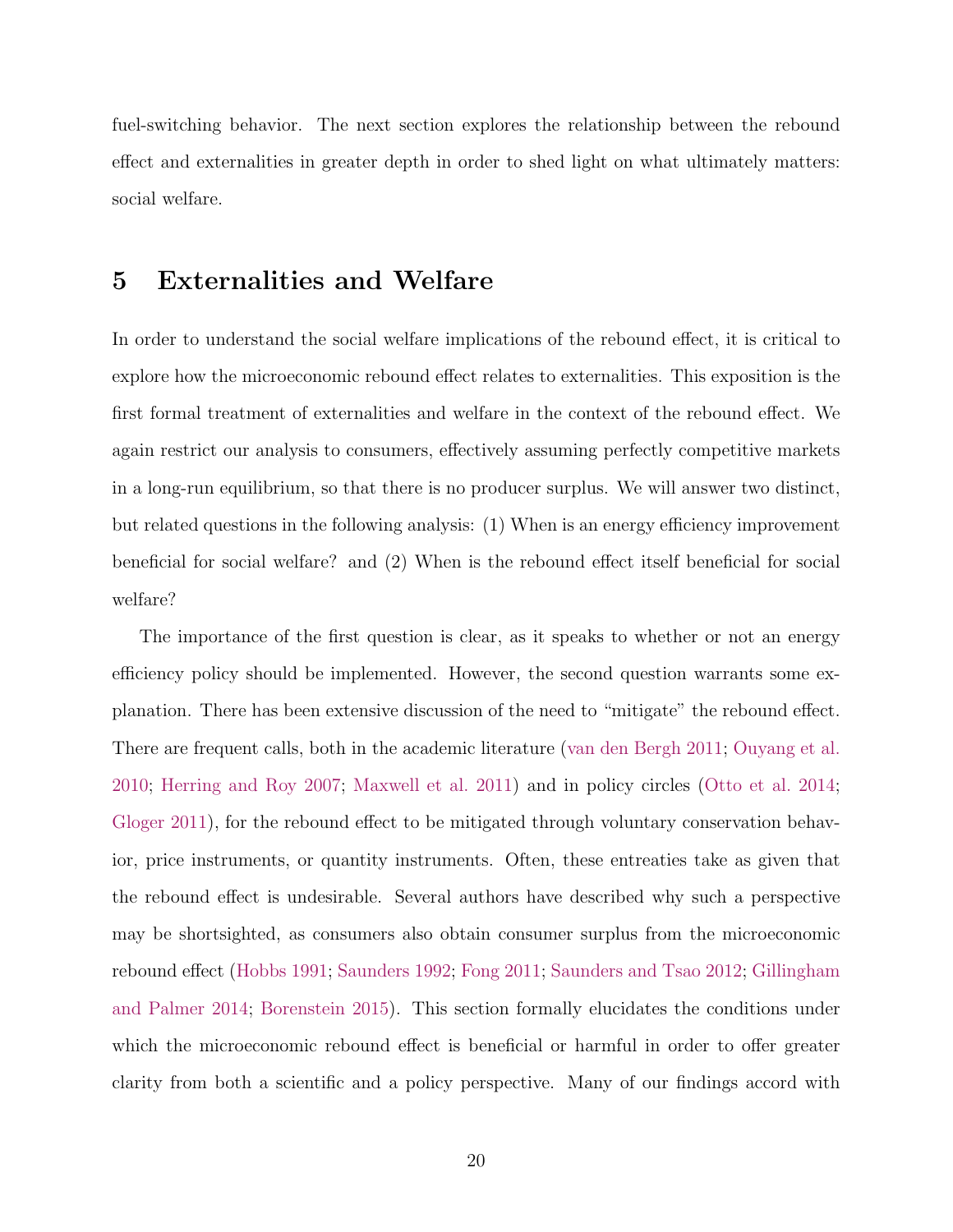economic intuition, but the precision of our formal treatment provides further insight than can be expected from intuition alone.

Recall that our general utility function is  $U(x, s_1, s_2)$ . For simplicity of exposition, assume a money-metric utility function that is linearly separable in the numeraire:  $U(x, s_1, s_2)$  =  $x + u(s_1, s_2)$ . Moreover, suppose that there are external costs accruing from the usage of fuels and services, and these external costs are linearly aggregable across a population of k identical consumers. Then we can represent social welfare  $(SW)$  using the representative agent's utility while accounting for damages from externalities:

$$
SW = x + u(s_1, s_2) - EC,
$$

where total external costs are given by  $EC = k(e_1f_{11}+e_2f_{22}+c_1s_1+c_2s_2)$ . Here,  $e_i$  represents the marginal external costs per unit of fuel (e.g., from air pollution), while  $c_i$  is the marginal external costs per unit of service (e.g., from traffic congestion or noise pollution from air conditioning). Following an exogenous efficiency improvement from  $\eta_{11}$  to  $\eta'_{11}$ , the change in social welfare is captured by  $\int_{\eta_{11}}^{\eta'_{11}}$ ∂SW  $\frac{\partial SW}{\partial \eta_{11}} d\eta_{11}$ , where

$$
\frac{\partial SW}{\partial \eta_{11}} = \frac{\partial SW}{\partial x} \frac{\partial x^*}{\partial \eta_{11}} + \frac{\partial SW}{\partial s_1} \frac{\partial s_1^*}{\partial \eta_{11}} + \frac{\partial SW}{\partial s_2} \frac{\partial s_2^*}{\partial \eta_{11}} - \frac{\partial SW}{\partial EC} \frac{\partial EC}{\partial \eta_{11}}.
$$

Substituting from the budget constraint for the numeraire  $(x = w - p_1 f_{11} - p_2 f_{22})$ , and evaluating each term, we have:

$$
\frac{\partial SW}{\partial \eta_{11}} = -p_1 \frac{\partial f_{11}^*}{\partial \eta_{11}} - p_2 \frac{\partial f_{22}^*}{\partial \eta_{11}} + \frac{\partial u}{\partial s_1} \frac{\partial s_1^*}{\partial \eta_{11}} + \frac{\partial u}{\partial s_2} \frac{\partial s_2^*}{\partial \eta_{11}} - k \left( e_1 \frac{\partial f_{11}^*}{\partial \eta_{11}} + e_2 \frac{\partial f_{22}^*}{\partial \eta_{11}} + c_1 \frac{\partial s_1^*}{\partial \eta_{11}} + c_2 \frac{\partial s_2^*}{\partial \eta_{11}} \right).
$$

This expression assumes a costless improvement in energy efficiency for simplicity. If there is a cost to the energy efficiency improvement, the net change in social welfare on the margin would be the difference between the cost and this expression.

We set the stage with the following straightforward proposition.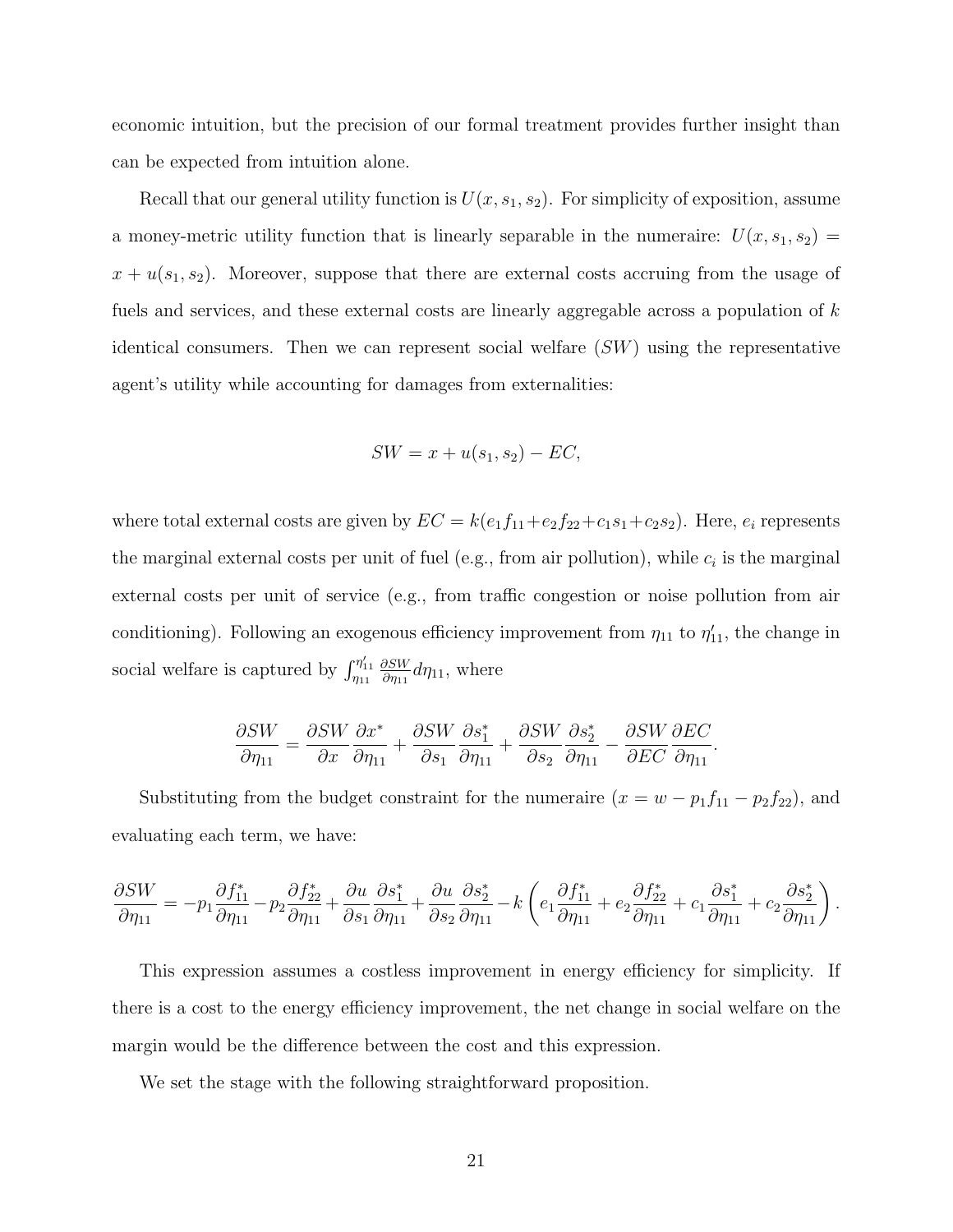**Proposition 4.** Absent externalities ( $e_1 = e_2 = c_1 = c_2 = 0$ ), an exogenous costless increase in  $\eta_1$  necessarily improves social welfare.

*Proof.* An increase in  $\eta_{11}$  decreases  $\pi_1$ , expanding the consumer's choice set and increasing consumer surplus (Le Chatelier's principle).  $\Box$ 

This proposition holds regardless of the magnitude of the rebound effect, which highlights that the rebound effect itself is welfare-improving in the absence of externalities. Of course, when there are external costs, the welfare gains from the expanded choice set can be offset by the externalities. Thus, it is unclear whether an efficiency improvement will increase or decrease social welfare.

**Corollary 5.** When externality costs are present, an exogenous costless increase in  $\eta_{11}$  may increase or decrease social welfare.

We can decompose the welfare change due to energy efficiency improvements into component parts. A full derivation of this result is available in the Appendix.

<span id="page-21-0"></span>
$$
\frac{\partial SW}{\partial \eta_{11}} = \frac{\int_{11}^{*} (p_1 + ke_1)}{\eta_{11}} + \frac{\varepsilon_{s_1, \pi_1}}{\eta_{11}} \left( f_{11}^{*} (p_1 + ke_1) + s_1^{*} \left( kc_1 - \frac{\partial u}{\partial s_1} \right) \right)
$$

Averted social

costs with no rebound

Net Benefits (Costs) of Direct Rebound

+ 
$$
\frac{\varepsilon_{s_2,\pi_1}}{\eta_{11}} \left( f_{22}^* \left( p_2 + k e_2 \right) + s_2^* \left( k c_2 - \frac{\partial u}{\partial s_2} \right) \right)
$$
 (6)

Net Benefits (Costs) of Indirect Rebound

The first term can be interpreted as the averted social costs attributable to the efficiency improvement if no microeconomic rebound effect were to occur. From [\(3\)](#page-7-1), the change in fuel use attributable to a change in efficiency is given as  $\frac{\partial f_{11}^*}{\partial \eta_{11}} = -\frac{f_{11}^*}{\eta_{11}}(1 + \varepsilon_{s_1,\pi_1})$ . Assuming no direct rebound ( $\varepsilon_{s_1,\pi_1} = 0$ ), the fuel change at the margin is  $-\frac{f_{11}}{n_1}$  $\frac{f_{11}}{\eta_{11}}$ . Meanwhile,  $p_1 + ke_1$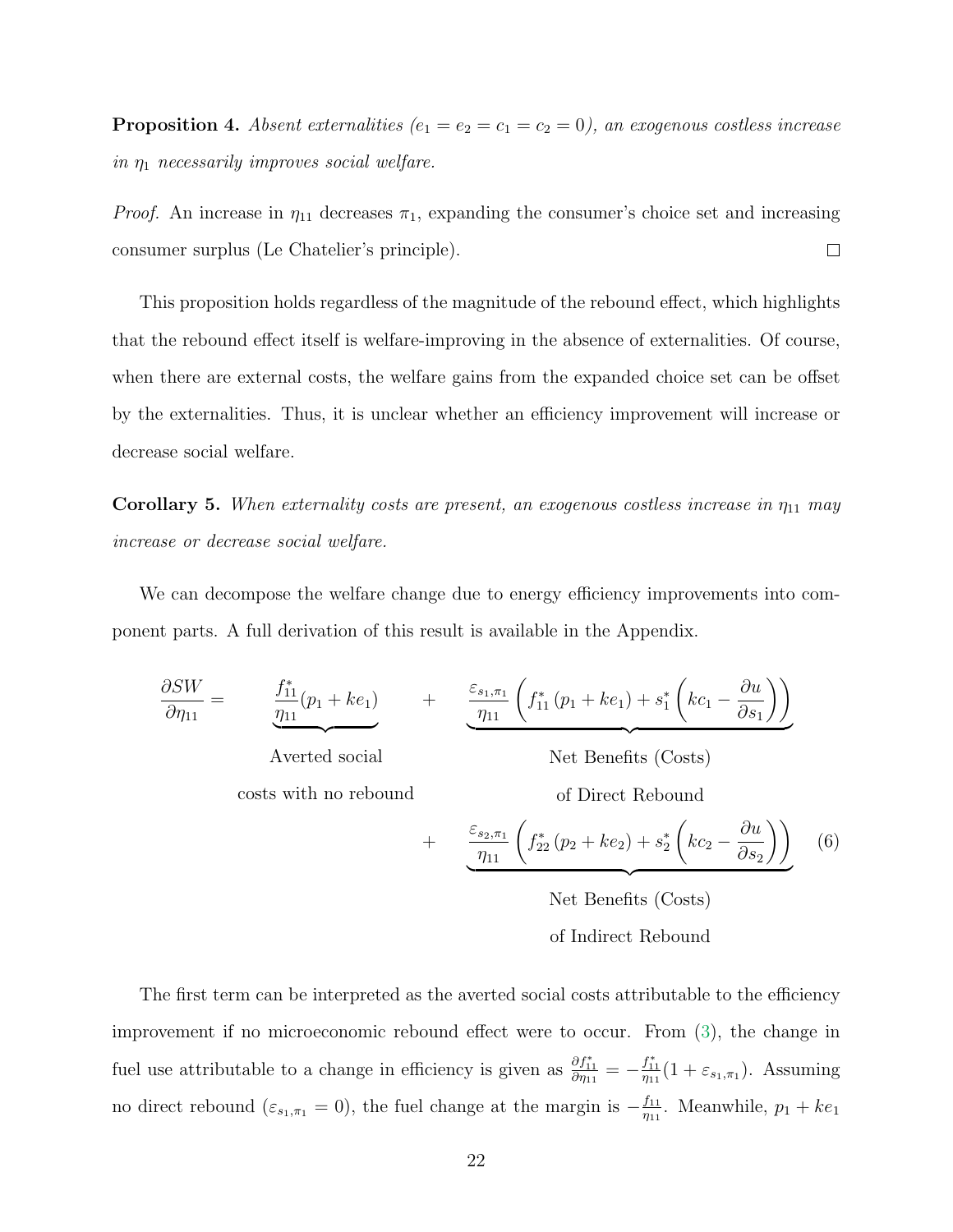represents the marginal social cost of fuel consumption, which includes the price of fuel as well as the marginal external costs of fuel scaled by the number of people in the market. Therefore, in a case with no direct rebound, the product  $\frac{f_{11}^*}{\eta_{11}}(p_1 + ke_1)$  captures the avoided social costs associated with the decrease in fuel usage.

The second cluster of terms represents the net benefits (costs) accruing from direct rebound, where  $\varepsilon_{s_1,\pi_1}$  captures the magnitude of the direct rebound and the terms in brackets represent the marginal costs of additional fuel consumption and the marginal costs and benefits of additional service consumption. Again returning to  $\frac{\partial f_{11}^*}{\partial \eta_{11}} = -\frac{f_{11}^*}{\eta_{11}}(1 + \varepsilon_{s_1,\pi_1}),$  we see that  $-\frac{f_{11}^*}{\eta_{11}}\varepsilon_{s_1,\pi_1}$  represents the change in fuel usage attributable to the direct rebound effect. Therefore, the associated cost to society is this quantity times the marginal social cost:  $-\frac{f_{11}^*}{\eta_{11}}\varepsilon_{s_1,\pi_1}(p+ke_1)$ . Meanwhile,  $\frac{\partial u}{\partial s_1}$  represents the benefits from additional service consumption, while  $kc_1$  captures service externalities. The third cluster represents the analogous measure of net benefits (costs) accruing from indirect rebounds.

For intuition, we can fix ideas by letting  $s_1$  be vehicle miles traveled (VMT) and  $s_2$  be usage of household electronics. Pollution externalities arise from gasoline usage  $(f_{11})$  and electricity usage  $(f_{22})$ , while congestion externalities arise from  $s_1$  but not  $s_2$  (so  $c_2 = 0$ ). Recall from above that  $\frac{\partial s_1^*}{\partial \eta_{11}} \geq 0$ , so the congestion externality from driving necessarily increases. However, externalities from pollution may increase or decrease. Therefore the direct and indirect rebounds may improve or reduce welfare, and overall welfare may increase or decrease following an efficiency improvement. Since the welfare consequences are ambiguous a priori, it is worth further analysis. We begin by examining when rebounds are beneficial (or harmful) in and of themselves in response to the calls for rebound mitigation policies. Then, we will use this understanding to gain insight into the overall welfare consequences of an efficiency improvement.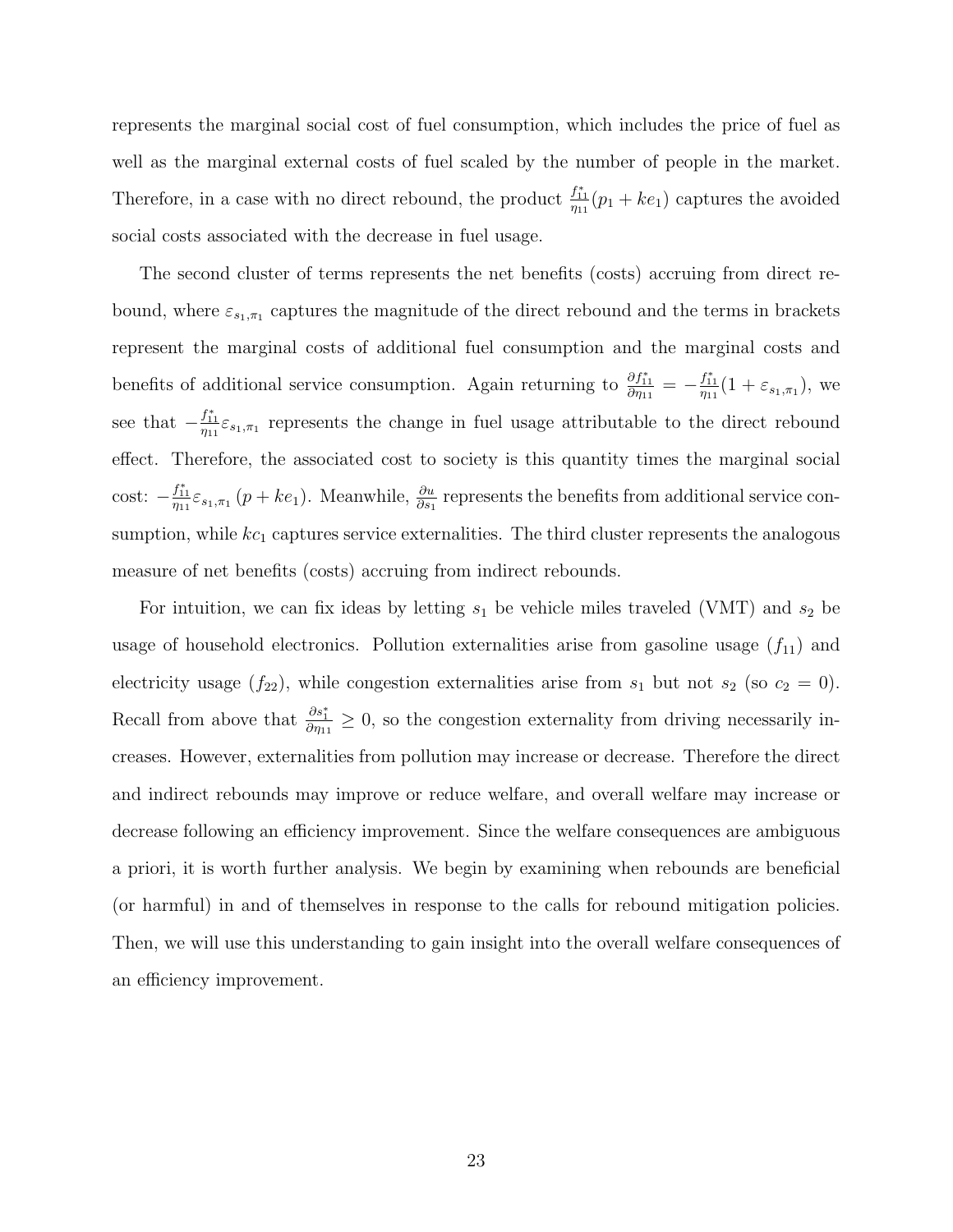### 5.1 Welfare effects of rebounds

As identified in [\(6\)](#page-21-0), the net benefit of the direct rebound is

$$
\frac{\varepsilon_{s_1,\pi_1}}{\eta_{11}}\left(f_{11}^*\left(p_1+ke_1\right)+s_1^*\left(kc_1-\frac{\partial u}{\partial s_1}\right)\right).
$$

Substituting  $\pi_1 s_1^*$  for  $p_1 f_{11}^*$  and rearranging terms, we come to an equivalent expression:

<span id="page-23-0"></span>
$$
-\frac{\varepsilon_{s_1,\pi_1}}{\eta_{11}}\left(\gamma_1s_1^* - ke_1f_{11}^* - ke_1s_1^*\right),\tag{7}
$$

where we define  $\gamma_1 \equiv \frac{\partial u}{\partial s_1}$  $\frac{\partial u}{\partial s_1}-\pi_1.$ 

#### Proposition 6. The direct rebound effect may increase or decrease overall welfare.

*Proof.* Because  $\varepsilon_{s_1,\pi_1} < 0$ , [\(7\)](#page-23-0) is positive (negative) if the terms inside the brackets sum to be positive (negative). As such, the direct rebound effect is beneficial (detrimental) if  $\gamma_1 > (<) \frac{ke_1}{n_{11}}$  $\frac{ke_1}{\eta_{11}} + kc_1.$  $\Box$ 

We can conceptualize  $\gamma_1$  as surplus from additional driving.<sup>[10](#page-0-0)</sup> From this, the interpretation of our proposition becomes clear: the direct rebound is beneficial overall if the surplus from additional driving outweighs the external congestion and pollution costs that arise from that driving. The welfare impact of the indirect rebound can be analyzed in a similar way, but in this case the calculation is even simpler. Because  $c_2 = 0$ , we simply check whether  $\gamma_2 > \frac{ke_2}{n_{22}}$  $\frac{ke_2}{\eta_{22}}$  in order to determine whether the indirect rebound is beneficial overall. For example, does the surplus gained from additional kWh of household electricity usage outweigh the externalities from upstream coal combustion?

Notably, the welfare implications of the direct rebound effect can be positive or negative under reasonable real-world estimates. While quantifying environmental externalities is

<sup>&</sup>lt;sup>10</sup>To be fully precise,  $\frac{\partial u}{\partial s_i} = \pi_i$  at the margin according to the utility maximization problem; therefore,  $\gamma_1 = 0$  at the margin. However, when we consider a discrete change from  $\eta_{11}$  to  $\eta'_{11}$ , as would occur in a realistic policy scenario, consumer surplus will accrue along the change in  $\eta_{11}$ , as  $\frac{\partial u}{\partial s_1} > \pi_1$  away from the margin. Thus, we will assume  $\frac{\partial u}{\partial s_1} > \pi_1$  for simplicity of exposition, recognizing that it is not true on the margin. In this context, we can interpret  $\frac{\partial u}{\partial s_1}$  as the average surplus change with the efficiency change.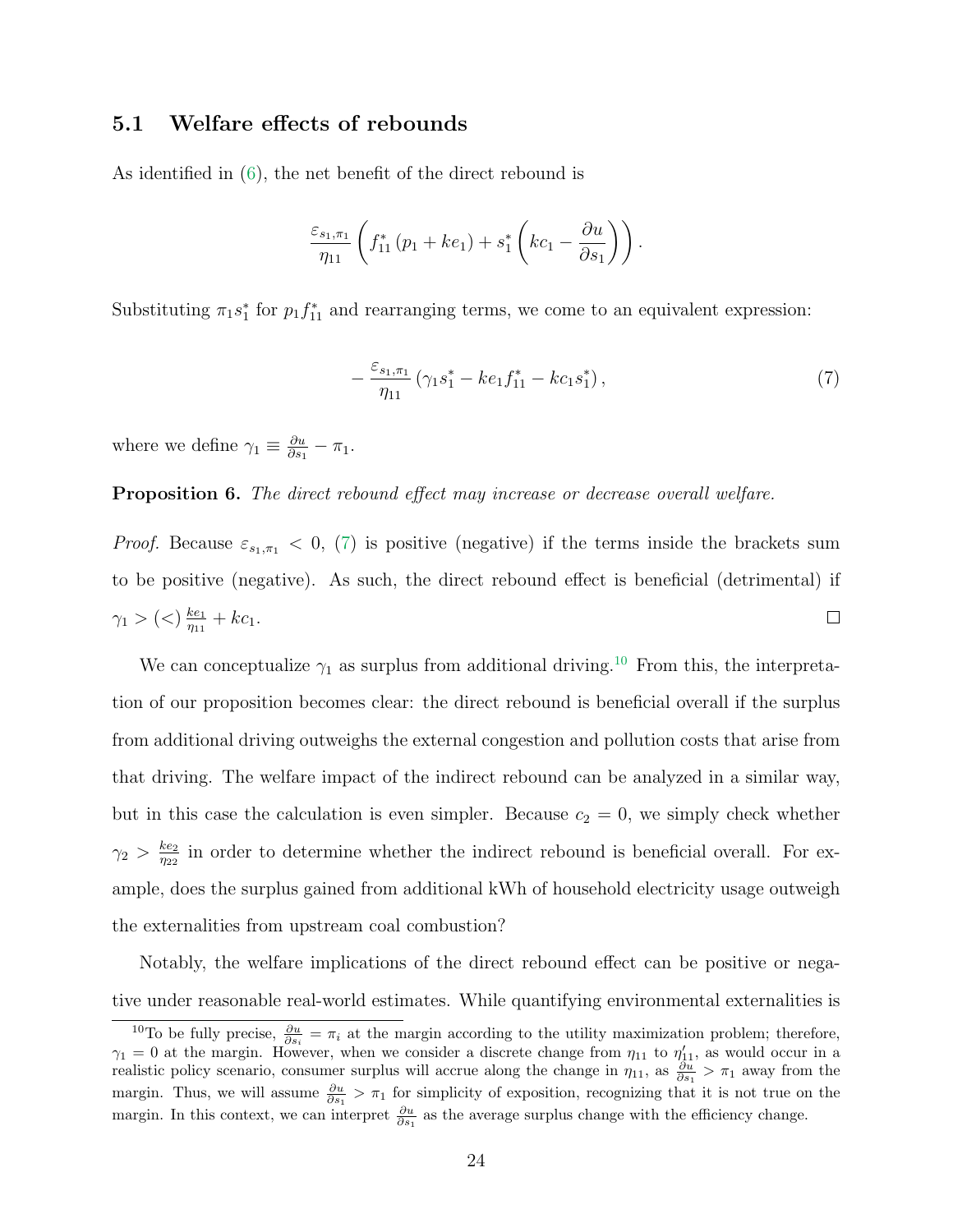notoriously difficult, [Parry and Small](#page-33-9) [\(2005\)](#page-33-9) suggest low-end estimates of external costs of driving of  $ke_1 = 0.4$  cents/mile from pollution and  $kc_1 = 1.5$  cents/mile from congestion.<sup>[11](#page-0-0)</sup> Therefore, if the average surplus from additional driving is 5 cents/mile, the benefits from the direct rebound would outweigh the costs. However, using the high-end estimates of external costs for pollution (5.4 cents/mile) and congestion (15 cents/mile), the result is reversed. Thus, understanding the consumer value of driving is critical to understanding the welfare effects of the rebounds.

Based on values from this literature, the net effect of the indirect rebound will also be ambiguous and is context-specific. For example, estimated marginal pollution costs for coalbased electricity can range from 0.1 to 27 cents/kWh [\(Krupnick and Burtraw](#page-33-10) [1996;](#page-33-10) [Epstein](#page-31-9) [et al.](#page-31-9) [2011\)](#page-31-9). Based on typical electricity prices, the benefits of electricity consumption on the margin will likely also fall in this range.

#### 5.2 Overall welfare implications of energy efficiency improvements

How does the microeconomic rebound effect influence the welfare implications of an energy efficiency improvement? This is a question that has not been addressed in literature. Yet, arguably, this is a fundamental question for assessing the merits of an energy efficiency policy. A full analysis of energy efficiency policies would examine the cost of the policy and the net benefits of the policy including the rebound (as shown in  $(6)$ ). In addition, there is much work in environmental economics about the "energy efficiency gap" and the possibility of behavioral failures that lead to underinvestment in energy efficiency and should be included in the welfare calculations [\(Gillingham and Palmer](#page-32-5) [2014\)](#page-32-5). Such behavioral failures are outside the scope of this paper, but may also influence the social welfare implications of an energy efficiency policy. Combined, these effects can determine whether an energy efficiency policy is an inferior second-best policy or may even be preferred over price-based policies.

<sup>&</sup>lt;sup>11</sup>The marginal externality cost of congestion quoted here is interpreted as  $kc_1$  rather than just  $c_1$  in order to maintain consistency with the representative consumer framework that we have presented. The same interpretation is also used for other marginal externality cost values from the literature.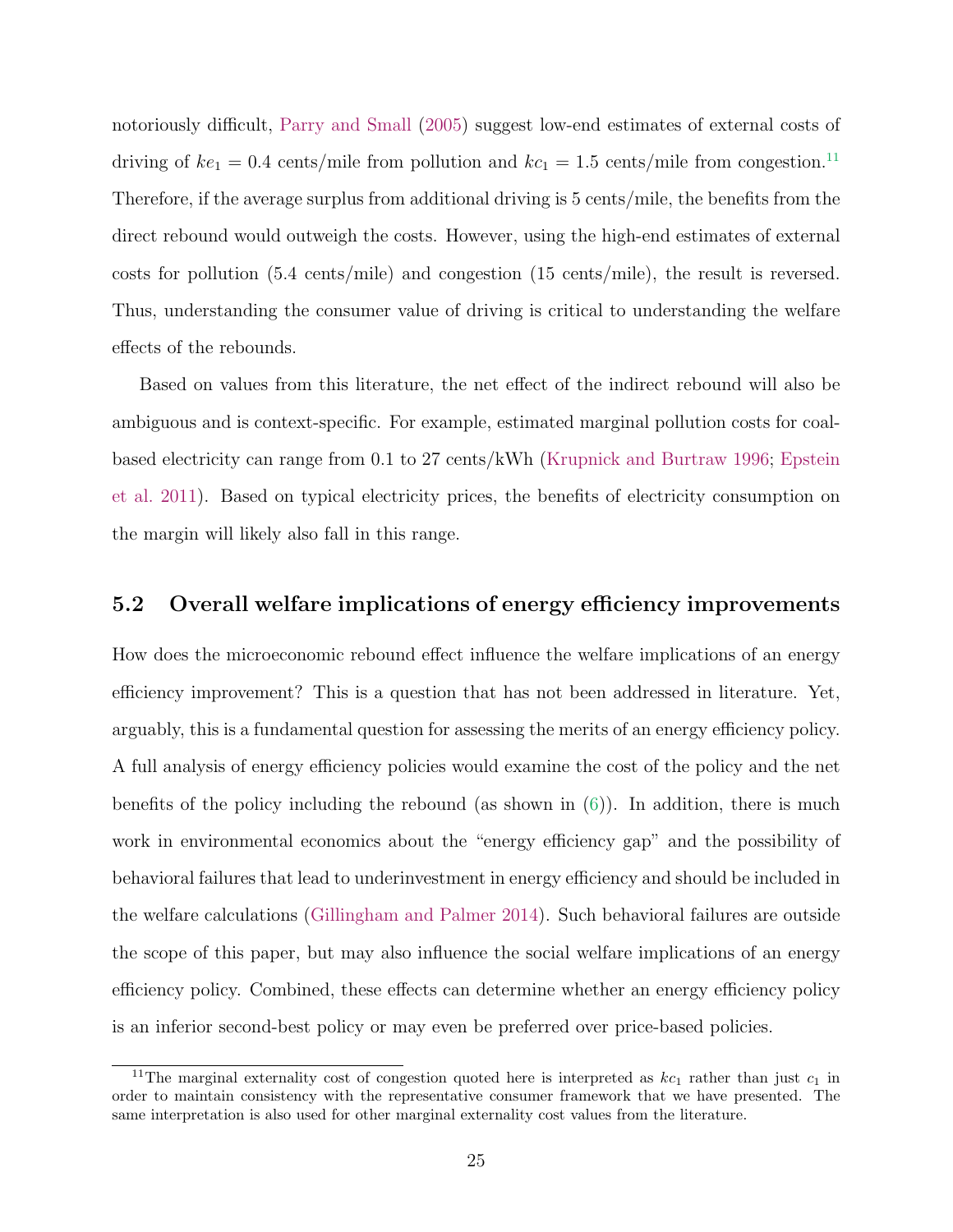Our formal exposition of the welfare effects in [\(6\)](#page-21-0) provides some guidance on how the rebound effect influences the welfare implications from improved energy efficiency. Some results are straightforward. When service externalities are large (e.g., in crowded transportation networks or in urban centers with significant noise pollution), welfare is more likely to decrease with an improvement in energy efficiency. When the direct rebound effect is large and the external costs of pollution are large, the energy efficiency improvement is more likely to decrease welfare. On the other hand, when the direct rebound effect is small or the external costs of pollution are small, the energy efficiency improvement is more likely to increase welfare.

Less obvious insights also emerge from  $(6)$ . When indirect pollution costs  $e_2$  are high (e.g., if dirty fuels are used to supply electricity), welfare is likely to increase (decrease) if  $s_2$ is a gross substitute (complement) for  $s_1$ . In cases of backfire, welfare can only increase if the consumer surplus from the energy service consumption is particularly valuable.

Furthermore, it is useful to note that an energy efficiency improvement may improve welfare even if both the direct and indirect rebound effects reduce welfare. There is still the first term in [\(6\)](#page-21-0) and there may also be behavioral failures (not explicitly included in our analysis). This underscores the point that an energy efficiency policy should not be dismissed simply because it results in a large rebound effect (or one with high external costs).

Finally, this exposition points to the likely importance of service externalities in the analysis of energy efficiency improvements and policies. Nearly all of the discussion of the impact of the rebound effect focuses entirely on implications for pollution and net energy use. From a welfare perspective, this is much too narrow. Consider an illustrative example where the representative consumer owns a vehicle with a fuel economy of 25 miles per gallon and drives 10,000 miles in a year. Suppose that congestion costs are low, at 3 cents per mile, and pollution externality costs are high at 5 cents per mile (for a 25 mpg car). Assume that the long-run elasticity of driving with respect to the implicit price happens to be  $\varepsilon_{s_1,\pi_1} = -0.5$ . Then a policy that doubles the fuel economy of the consumer's vehicle will cause the consumer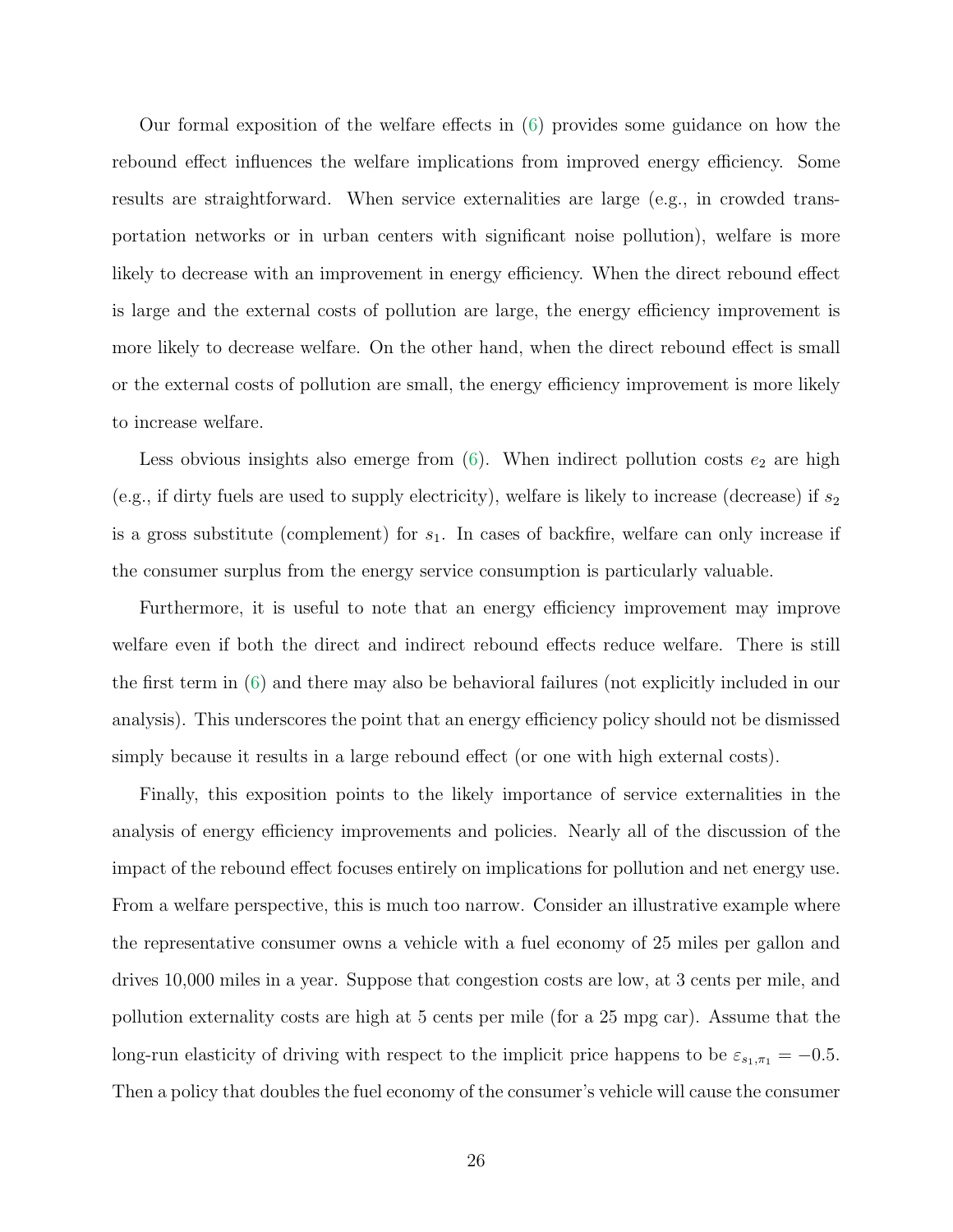to drive 5,000 additional miles, resulting in \$150 in additional congestion costs. However, the pollution cost per mile is now 2.5 cents per mile, meaning that overall pollution costs have decreased from \$500 to \$375, for a net benefit of \$125. An environmentally-minded policy-maker might support such this efficiency improvement as a means for ameliorating pollution. However, from a full welfare perspective, the congestion costs tip the balance, implying that this efficiency improvement is welfare-reducing.

# 6 Conclusions and Implications for Policy

This paper develops and analyzes a model of consumer energy usage decisions to provide new insight into the microeconomics of the rebound effect and its welfare implications. We present a clean framework and show how many of the findings in the literature rely on a special case in this framework: a one-to-one correspondence between fuels and energy services.

A noteworthy theme that emerges is the importance of complement and substitute relationships between energy services. These dictate the extent of the indirect rebound effect and mediate the potentially countervailing relationship between the direct and indirect rebound effects. Complement and substitute relationships for energy services turn out to be particularly meaningful when we have multiple fuels available for a single energy service or multiple energy services that use a single fuel. In these cases, the standard relationships between fuel price elasticities and the rebound effect no longer hold, and common methods of estimating the rebound effect will be biased, suggesting that researchers estimating the rebound effect should focus more on energy service price elasticities (e.g., the elasticity of VMT with respect to the price per mile of driving). Our theory identifies the cross-price term that governs the bias, highlighting that the commonly used elasticities based on fuel price variation are more likely to be valid in contexts with few substitutes or complements (e.g., personal vehicle travel in the United States). Uncovering these terms may also allow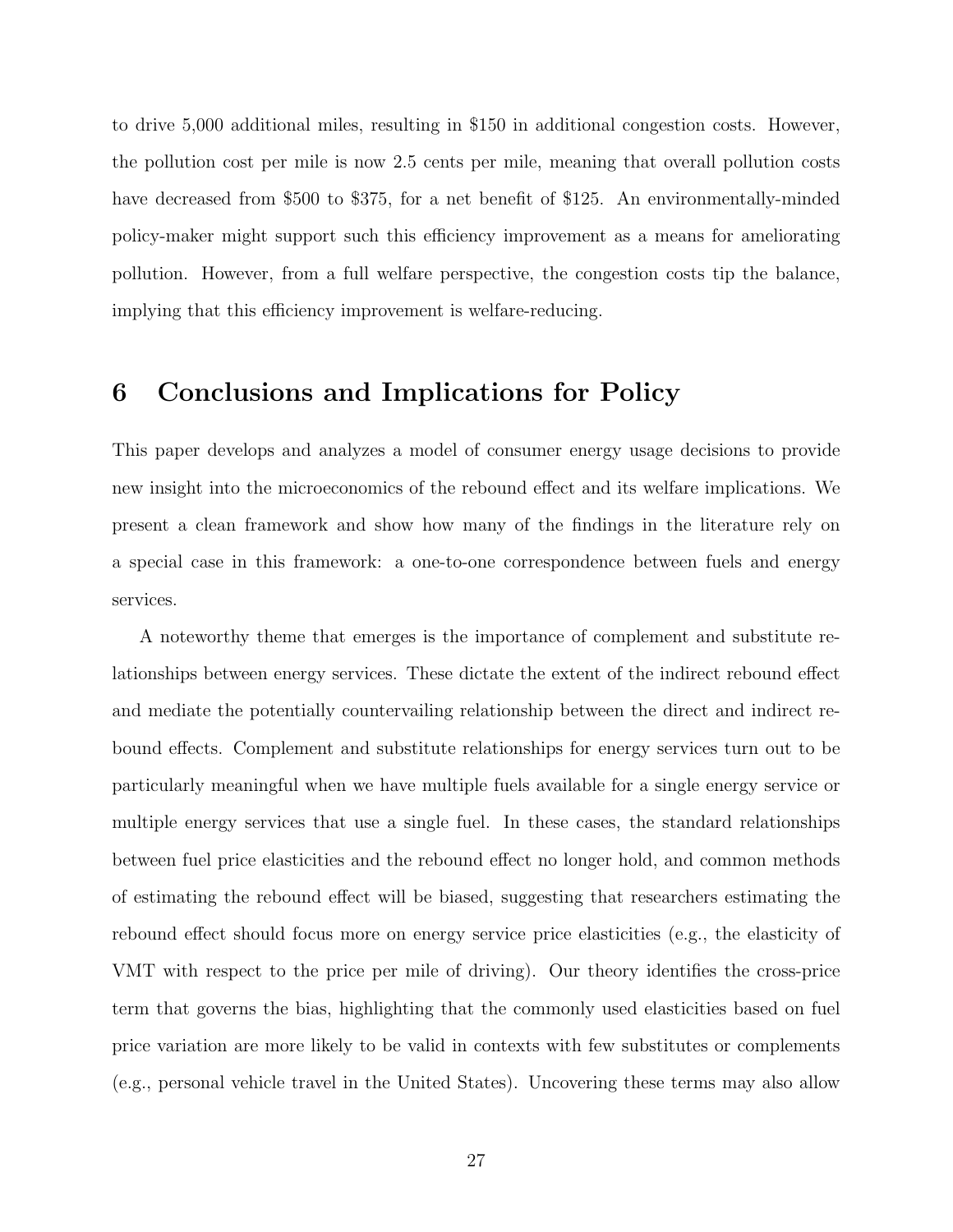empirical economists to estimate bounds on the rebound effect based on fuel price variation.

This paper is the first to rigorously address externalities and social welfare in the context of the rebound effect. To date, there has been no analytical work on the merits of mitigating the rebound effect, even though the concept has been discussed extensively. Our analysis makes it possible to evaluate such efforts in a structured way, and it makes clear that rebound mitigation is not necessarily desirable, because rebounds can be beneficial or detrimental, depending on the balance between consumption benefits and external costs. For example, in developing countries or poor communities, where access to cheap energy services can be highly beneficial, efforts to constrain rebounds may in fact be quite harmful to social welfare. Although such measures may alleviate some of the environmental burdens arising from increased energy usage, they may do so at a social cost by denying access to valuable energy services.

From a broader welfare perspective, we show that energy efficiency improvements result in changes in consumption patterns that can be both welfare-reducing and welfare-improving. Our framework lays out the tradeoffs between consumption benefits, energy service externalities, and fuel externalities, while showing how each is related to the rebound effect. By enumerating the various welfare considerations in a careful way, we help guide clear thinking on the merits of energy efficiency improvements.

Our findings have important implications for policy. Consider fuel economy standards, which are a common policy context for discussing the rebound effect. Such a policy would be more effective at reducing energy use and emissions if driving demand is inelastic so the direct rebound effect is small and other energy services are substitutes for driving. However, if we broaden the policy criteria from energy usage to a more holistic consideration of social welfare, then we must also consider the change in benefits consumers receive from the policy, the incremental investment cost, and the change in external costs. The rebound effect actually increases social welfare, unless there are sufficiently large external costs from the additional fuel use or energy service use. This implies that before considering ancillary policy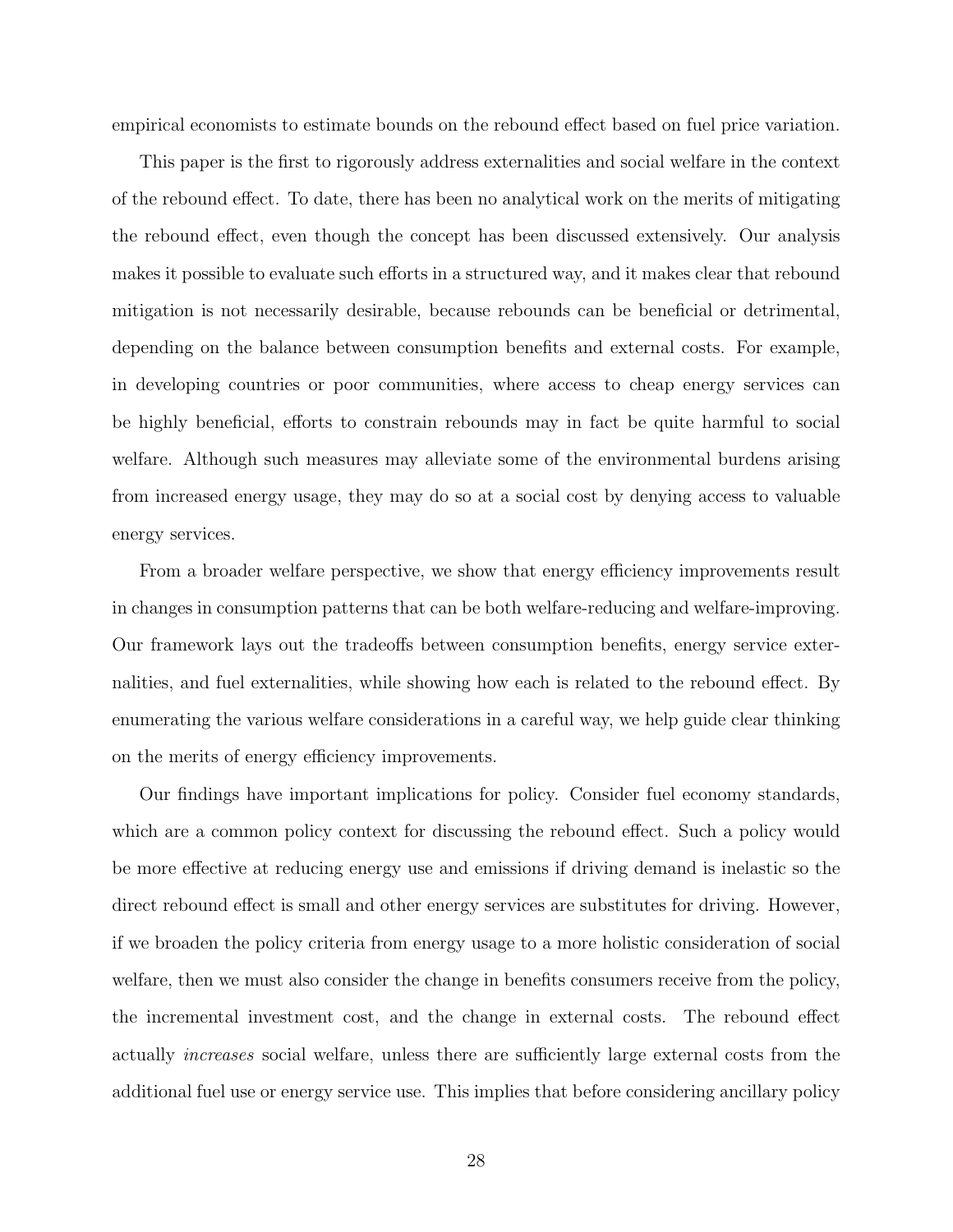efforts to "mitigate" the rebound effect, we should first consider policies to address these external costs. If these are not possible, we should at least attempt to quantify these external costs and compare them to the consumer surplus gains from the additional energy service use.

This work provides a unified model and clear insights on the microeconomics of the rebound effect, while also suggesting several pathways for future research. Despite the demonstrated importance of complement and substitute relationships between energy services, there is extremely limited empirical evidence on such relationships. We could imagine randomized controlled trials to examine such relationships and help us pin down the indirect rebound effect in a more rigorous way. Furthermore, we have yet to see empirical research estimating the net welfare change from the rebound effect that weighs the consumer surplus gains against the external costs. We conclude by noting that this is a microeconomic treatment of the rebound effect. Economic logic suggests that similar complement and substitute relationships are also critical for determining the magnitude of the macroeconomic rebound effect, yet we have not seen any research exploring this path.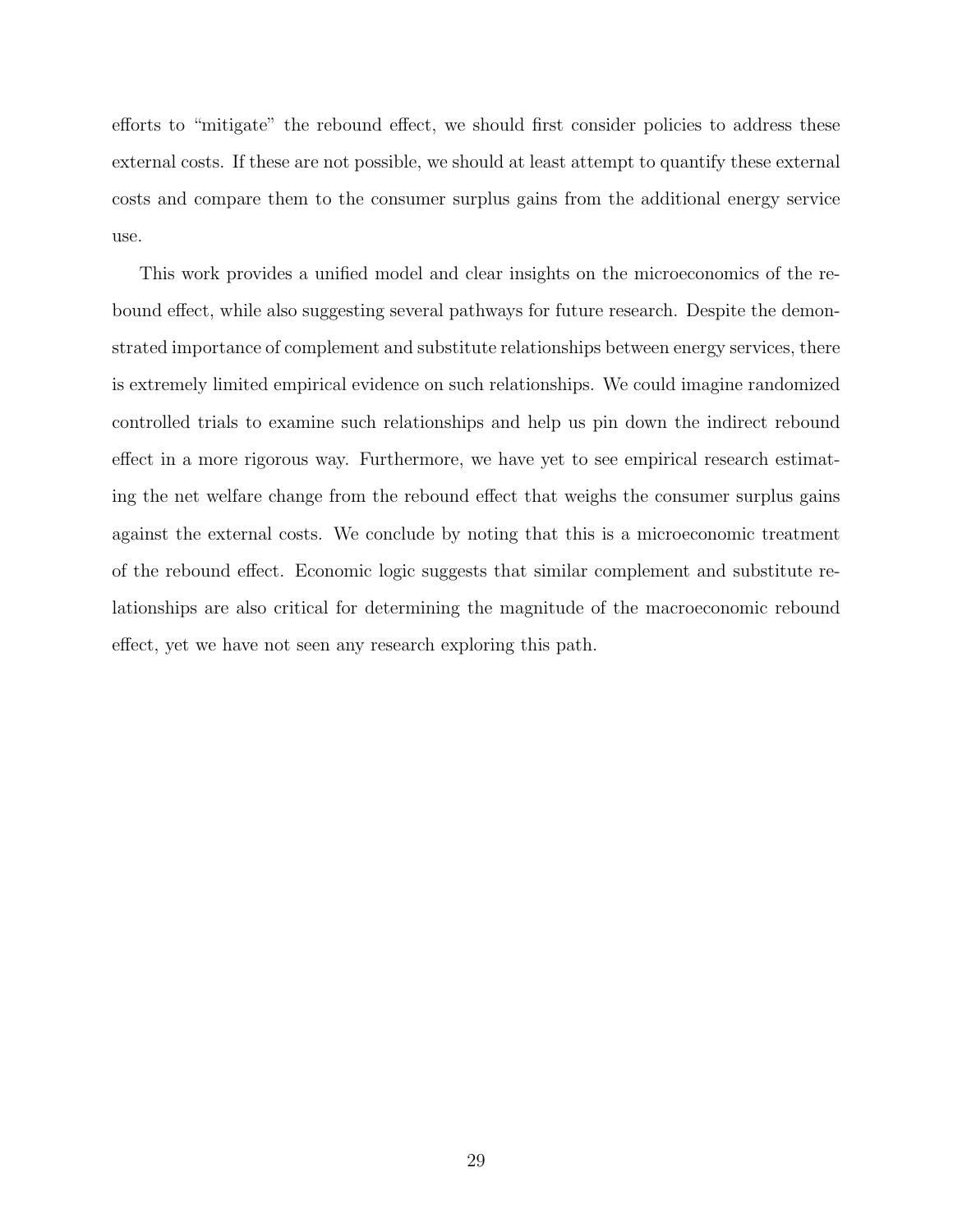# Appendix

This appendix derives the welfare effects of an exogenous improvement in energy efficiency. Starting with

$$
\frac{\partial SW}{\partial \eta_{11}} = -p_1 \frac{\partial f_{11}^*}{\partial \eta_{11}} - p_2 \frac{\partial f_{22}^*}{\partial \eta_{11}} + \frac{\partial u}{\partial s_1} \frac{\partial s_1^*}{\partial \eta_{11}} + \frac{\partial u}{\partial s_2} \frac{\partial s_2^*}{\partial \eta_{11}} - k \left( e_1 \frac{\partial f_{11}^*}{\partial \eta_{11}} + e_2 \frac{\partial f_{22}^*}{\partial \eta_{11}} + c_1 \frac{\partial s_1^*}{\partial \eta_{11}} + c_2 \frac{\partial s_2^*}{\partial \eta_{11}} \right),
$$

we can use the following identities:

$$
\begin{array}{rcl}\n\frac{\partial s_1^*}{\partial \eta_{11}} & = & -\frac{s_1^*}{\eta_{11}} \varepsilon_{s_1, \pi_1} \\
\frac{\partial s_2^*}{\partial \eta_{11}} & = & -\frac{s_2^*}{\eta_{11}} \varepsilon_{s_2, \pi_1} \\
\frac{\partial f_{11}^*}{\partial \eta_{11}} & = & \frac{s_1^*}{\eta_{11}^2} \varepsilon_{f_{11}, \eta_{11}} = -\frac{s_1^*}{\eta_{11}^2} (1 + \varepsilon_{s_1, \pi_1}) \\
\frac{\partial f_{22}^*}{\partial \eta_{11}} & = & -\frac{s_2^*}{\eta_{11} \eta_{22}} \varepsilon_{s_2, \pi_1}.\n\end{array}
$$

Substituting elasticity expressions for derivatives, then substituting  $f_{ii}^* = \frac{s_i^*}{\eta_{ii}}$ , we obtain:

$$
\frac{\partial SW}{\partial \eta_{11}} = \frac{p_1 s_1^*}{\eta_{11}^2} (1 + \varepsilon_{s_1, \pi_1}) + \frac{p_2 s_2^*}{\eta_{11} \eta_{22}} \varepsilon_{s_2, \pi_1} - \frac{\partial u}{\partial s_1^*} \frac{s_1}{\eta_{11}} \varepsilon_{s_1, \pi_1} - \frac{\partial u}{\partial s_2} \frac{s_2^*}{\eta_{11}} \varepsilon_{s_2, \pi_1} + \frac{k \left( \frac{e_1 s_1^*}{\eta_{11}^2} (1 + \varepsilon_{s_1, \pi_1}) + \frac{e_2 s_2^*}{\eta_{11} \eta_{22}} \varepsilon_{s_2, \pi_1} + \frac{c_1 s_1^*}{\eta_{11}} \varepsilon_{s_1, \pi_1} + \frac{c_2 s_2^*}{\eta_{11}} \varepsilon_{s_2, \pi_1} \right)}{\frac{\partial SW}{\partial \eta_{11}}} = \frac{\int_{11}^{*} (p_1 + ke_1)}{\eta_{11}} (1 + \varepsilon_{s_1, \pi_1}) + \frac{\varepsilon_{s_1, \pi_1}}{\eta_{11}} \left( s_1^* \left( ke_1 - \frac{\partial u}{\partial s_1} \right) \right) + \frac{\eta_{11}}{\eta_{11}} \left( s_1^* \left( ke_1 - \frac{\partial u}{\partial s_1} \right) \right)}{\frac{\eta_{11}}{\eta_{11}} \left( f_{22}^* \left( p_2 + ke_2 \right) + s_2^* \left( ke_2 - \frac{\partial u}{\partial s_2} \right) \right)}
$$
\nDue to charge in service usage\n
$$
\frac{\varepsilon_{s_2, \pi_1}}{\eta_{11}} \left( f_{22}^* \left( p_2 + ke_2 \right) + \frac{e_2^* \left( ke_2 - \frac{\partial u}{\partial s_2} \right)}{\frac{\partial u}{\partial s_2}} \right)
$$
\nDue to indirect rebound

This expression explicitly captures the marginal welfare change in response to an exogenous improvement in energy efficiency. By examining the terms that comprise this expression, we can gain further insight on the benefits of rebounds as well as the tradeoffs between consumption and externalities.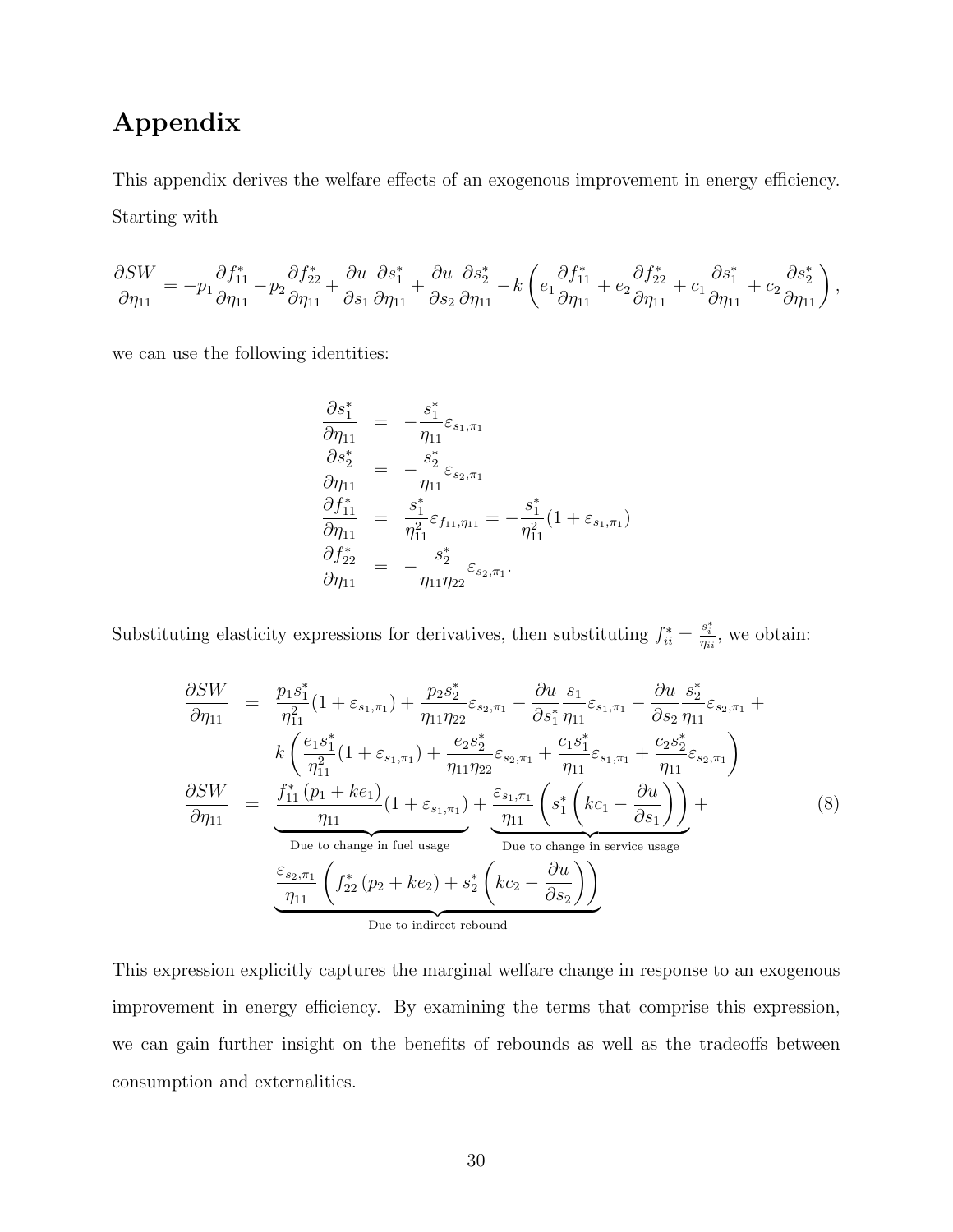The first cluster of terms denotes the change in societal costs attributable to a change in the use of  $f_{11}^*$ . If there an increase in fuel usage (i.e., direct rebound backfire where  $\varepsilon_{s_1,\pi_1} < -1$ ), then this will cause utility to decrease. For rebounds short of backfire, usage of  $f_{11}^*$  will decrease, leading to pollution reduction benefits as well as monetary savings.

The second cluster of terms denotes the change in societal costs and benefits due to a change in service 1 consumption. Given that  $\varepsilon_{s_1,\pi_1} < 1$ , service 1 consumption will increases, leading to losses from additional congestion but gains from consumption. Of course, the first two clusters are related to one another, as evidenced by the fact that both contain  $\varepsilon_{s_1,\pi_1}$ .

Whereas the first two clusters capture changes in the first fuel/service, the third cluster captures changes in the other fuel/service, i.e., the indirect rebound. The indirect rebound  $\varepsilon_{s_2,\pi_1}$  can be positive or negative, depending on complementarity/substitutability. Moreover, the term in brackets can be positive or negative, depending on how consumption benefits ∂u  $\frac{\partial u}{\partial s_2}$  compare with externality costs. Therefore, the indirect rebound could benefit or harm society overall.

By rearranging the terms between the first two clusters, we can also isolate the effects of the direct rebound effect to gain further insight, as described in the text:

$$
\frac{\partial SW}{\partial \eta_{11}} = \underbrace{\frac{f_{11}^*}{\eta_{11}}(p_1 + ke_1)}_{\text{Averted social}} + \underbrace{\frac{\varepsilon_{s_1,\pi_1}}{\eta_{11}} \left( f_{11}^*(p_1 + ke_1) + s_1 \left( ke_1 - \frac{\partial u}{\partial s_1^*} \right) \right)}_{\text{Net Benefits (Costs)}}
$$
\n
$$
\text{costs with no rebound} + \underbrace{\frac{\varepsilon_{s_2,\pi_1}}{\eta_{11}} \left( f_{22}^*(p_2 + ke_2) + s_2^* \left( ke_2 - \frac{\partial u}{\partial s_2} \right) \right)}_{\text{Net Benefits (Costs)}}.
$$
\n
$$
\text{Net Benefits (Costs)}
$$
\n
$$
\text{of Indirect Rebound}
$$
\n(9)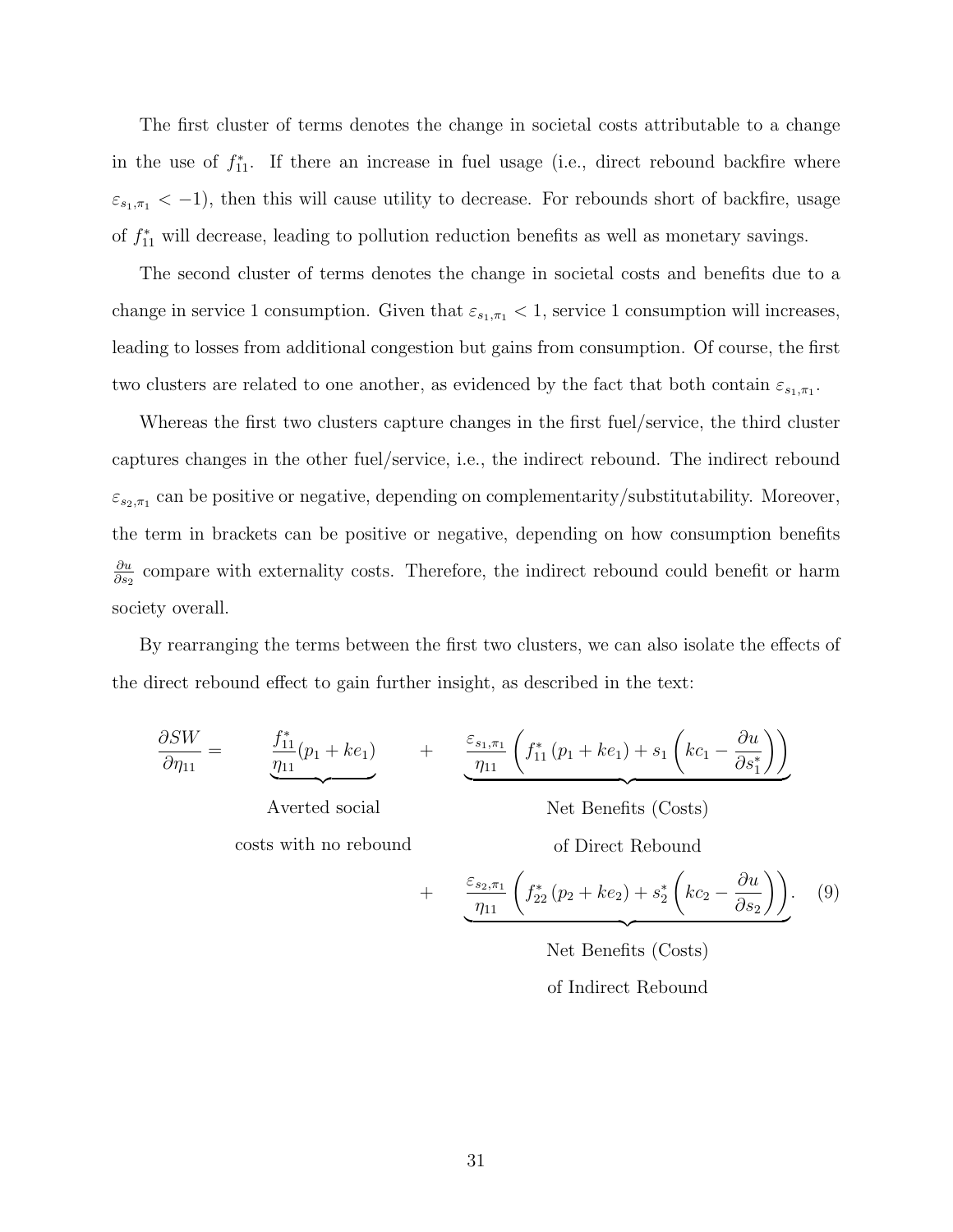# References

- <span id="page-31-0"></span>Azevedo, Inês L. 2014. Consumer end-use energy efficiency and rebound effects. Annual Review of Resource Economics 39: 393–418.
- <span id="page-31-5"></span>Barker, Terry, Paul Ekins, and Tim Foxon. 2007. The macro-economic rebound effect and the UK economy. Energy Policy 35, no. 10: 4935–4946.
- <span id="page-31-4"></span>van den Bergh, Jeroen. 2011. Energy Conservation More Effective With Rebound Policy. Environmental and Resource Economics 48, no. 1: 43–58.
- <span id="page-31-2"></span>Berkhout, Peter H.G., Jos C. Muskens, and Jan W. Velthuijsen. 2000. Defining the rebound effect. Energy Policy 28, no. 6-7: 425–432.
- <span id="page-31-3"></span>Binswanger, Mathias. 2001. Technological progress and sustainable development: What about the rebound effect? Ecological Economics 36, no. 1: 119–132.
- <span id="page-31-1"></span>Borenstein, Severin. 2015. A microeconomic framework for evaluating energy efficiency rebound and some implications. Energy Journal 36, no. 1: 1–21.
- <span id="page-31-7"></span>Chambwera, Muyeye and Henk Folmer. 2007. Fuel switching in Harare: An almost ideal demand system approach. Energy Policy 35, no. 4: 2538–2548.
- <span id="page-31-6"></span>Chan, Nathan W and Matthew J Kotchen. 2014. A generalized impure public good and linear characteristics model of green consumption. Resource and Energy Economics 37: 1–16.
- <span id="page-31-9"></span>Epstein, Paul R, Jonathan J Buonocore, Kevin Eckerle, Michael Hendryx, Benjamin M Stout III, Richard Heinberg, Richard W Clapp, Beverly May, Nancy L Reinhart, Melissa M Ahern, Samir K Doshi, and Leslie Glustrom. 2011. Full cost accounting for the life cycle of coal. Annals of the New York Academy of Sciences 1219, no. 1: 73–98.
- <span id="page-31-8"></span>Fong, Patty. 2011. Energy efficiency and the rebound effect: Policies to overcome the rebound effect. European Climate Foundation Report.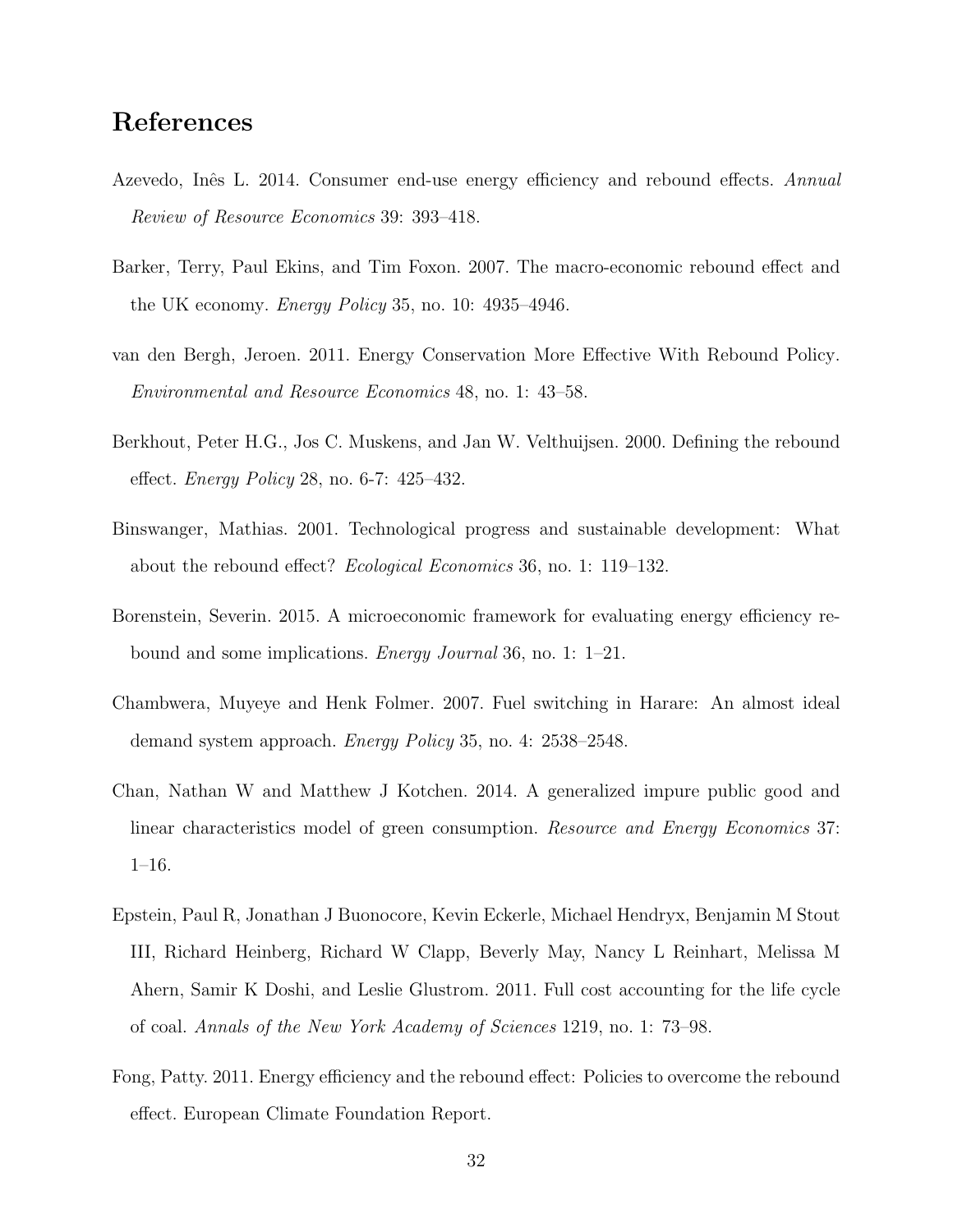- <span id="page-32-1"></span>Frondel, Manuel and Colin Vance. 2013. Re-identifying the Rebound: What About Asymmetry? Energy Journal 34, no. 4: 43–54.
- <span id="page-32-2"></span>Gillingham, Kenneth. 2011. The consumer response to gasoline price changes: empirical evidence and policy implications. Ph.D. diss., Stanford University.
- <span id="page-32-0"></span>Gillingham, Kenneth, Matthew Kotchen, David Rapson, and Gernot Wagner. 2013. The rebound effect is over-played. Nature 493: 475–476.
- <span id="page-32-5"></span>Gillingham, Kenneth and Karen Palmer. 2014. Bridging the Energy Efficiency Gap: Policy Insights from Economic Theory and Empirical Evidence. Review of Environmental Economics and Policy 8, no. 1: 18–38.
- <span id="page-32-3"></span>Gillingham, Kenneth, David Rapson, and Gernot Wagner. 2014. The Rebound Effect and Energy Efficiency Policy. Discussion Paper no. 14-39, Resources for the Future.
- <span id="page-32-4"></span>Gloger, Stefan. 2011. Policies to overcome the rebound effect - a new challenge for environmental policy. Report of the Ministry of Environment, Climate Protection and the Energy Sector, Baden-Wuerttemberg.
- <span id="page-32-6"></span>Greening, Lorna A, David L Greene, and Carmen Difiglio. 2000. Energy efficiency and consumption - the rebound effect - a survey. *Energy Policy* 28: 389–401.
- <span id="page-32-9"></span>Gupta, Gautam and Gunnar Köhlin. 2006. Preferences for domestic fuel: Analysis with socio-economic factors and rankings in Kolkata, India. Ecological Economics 57, no. 1: 107–121.
- <span id="page-32-8"></span><span id="page-32-7"></span>Heltberg, Rasmus. 2004. Fuel switching: Evidence from eight developing countries. Energy Economics 26, no. 5: 869–887.
	- $-$ . 2005. Factors determining household fuel choice in Guatemala. *Environment and* Development Economics 10, no. 03: 337–361.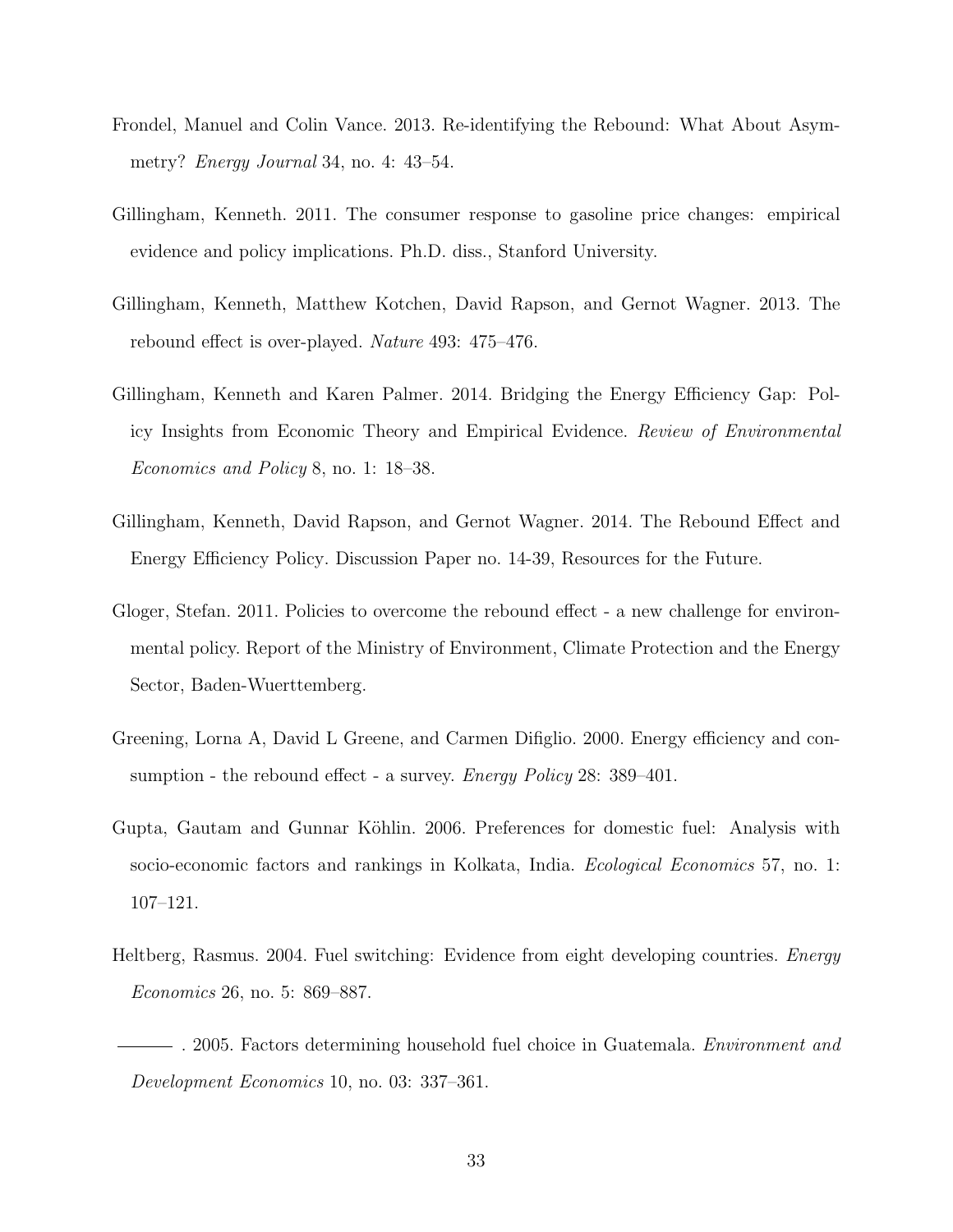- <span id="page-33-5"></span>Herring, Horace and Robin Roy. 2007. Technological innovation, energy efficient design and the rebound effect. Technovation 27, no. 4: 194–203.
- <span id="page-33-3"></span>Hobbs, Benjamin. 1991. The 'most value' criterion: Economic evaluation of utility demandside management programs considering consumer value. Energy Journal 12, no. 2: 67–91.
- <span id="page-33-1"></span>Hunt, Lester C and David L Ryan. 2014a. Catching on the rebound: Why price elasticities are generally inappropriate measures of rebound effects. Working Paper no. 148, Surrey Energy Economics Discussion Papers.
- <span id="page-33-2"></span>. 2014b. Economic modelling of energy services: Rectifying misspecified energy demand functions. Working Paper no. 147, Surrey Energy Economics Discussion Papers.
- <span id="page-33-0"></span>IRGC. 2013. The rebound effect: Implications of consumer behaviour for robust energy policies. International Risk Governance Council Report.
- <span id="page-33-8"></span>Kotchen, Matthew J. 2005. Impure public goods and the comparative statics of environmentally friendly consumption. Journal of Environmental Economics and Management 49, no. 2: 281–300.
- <span id="page-33-10"></span>Krupnick, Alan J and Dallas Burtraw. 1996. The social costs of electricity: Do the numbers add up? Resource and Energy Economics 18, no. 4: 423–466.
- <span id="page-33-6"></span>Maxwell, D., P. Owen, L. McAndrew, K. Muehmel, and A. Neubauer. 2011. Addressing the rebound effect. European Commission DG Environment Report.
- <span id="page-33-7"></span>Otto, Siegmar, Florian G Kaiser, and Oliver Arnold. 2014. The critical challenge of climate change for psychology. European Psychologist 19, no. 2: 96–106.
- <span id="page-33-4"></span>Ouyang, Jinlong, Enshen Long, and Kazunori Hokao. 2010. Rebound effect in Chinese household energy efficiency and solution for mitigating it. *Energy* 35, no. 12: 5269–5276.
- <span id="page-33-9"></span>Parry, Ian W H and Kenneth A Small. 2005. Does Britain or the United States have the right gasoline tax? The American Economic Review 95, no. 4: 1276–1289.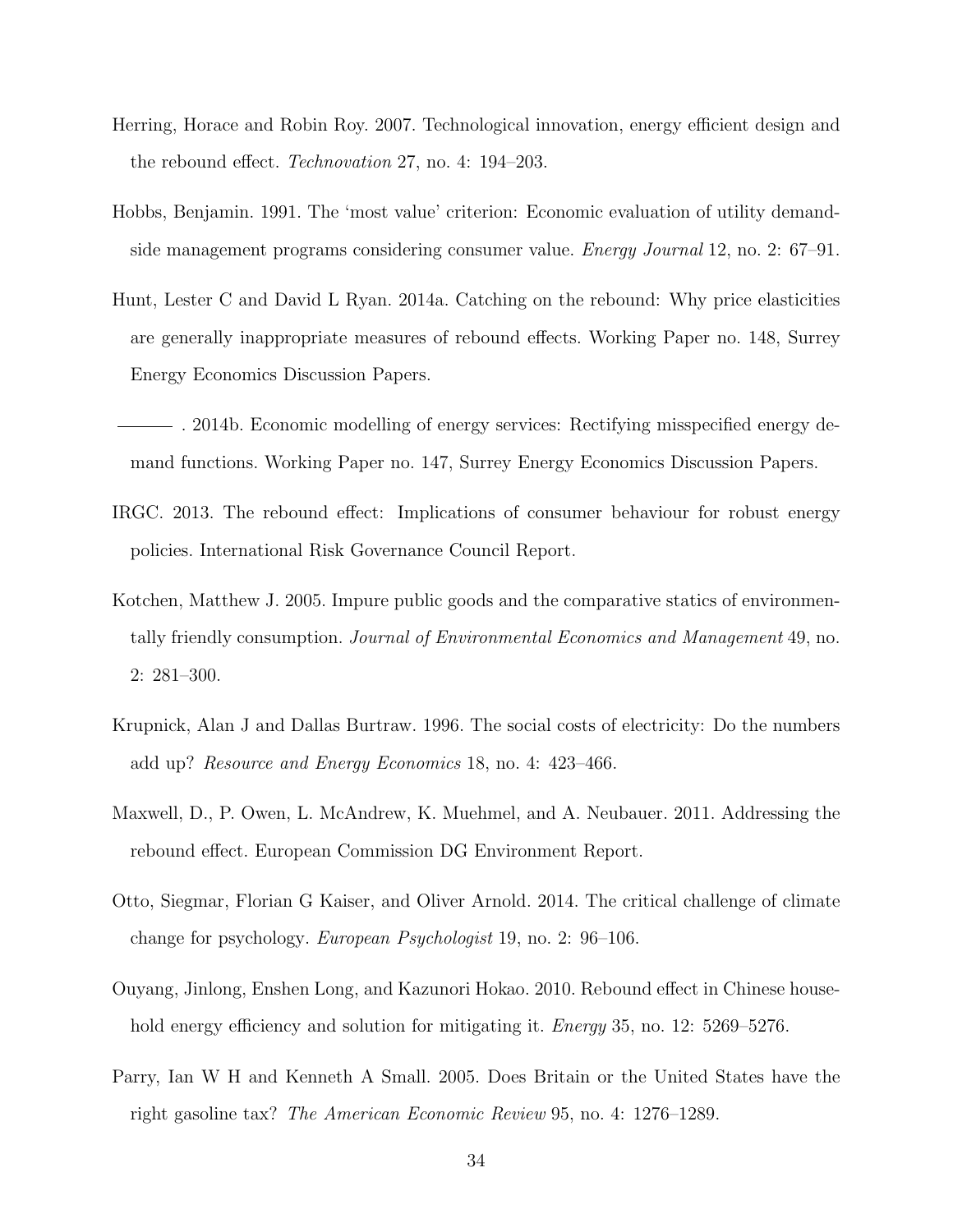- <span id="page-34-8"></span>Saunders, Harry. 1992. The Khazzoom-Brookes postulate and neoclassical growth. Energy Journal 13, no. 4: 131–148.
- <span id="page-34-9"></span>Saunders, Harry and Jeffrey Tsao. 2012. Rebound effects for lighting. Energy Policy 49: 477–478.
- <span id="page-34-2"></span>Small, Kenneth A. and Kurt Van Dender. 2007. Fuel efficiency and motor vehicle travel: The declining rebound effect. Energy Journal 28, no. 1: 25–51.
- <span id="page-34-6"></span>Sorrell, Steve. 2012. Mapping rebound effects from sustainable behaviours. Working Paper no. 01-10, Sustainable Lifestyle Research Group.
- <span id="page-34-1"></span>Sorrell, Steve and John Dimitropoulos. 2008. The rebound effect: Microeconomic definitions, limitations and extensions. Ecological Economics 65, no. 3: 636–649.
- <span id="page-34-0"></span>Sorrell, Steve, John Dimitropoulos, and Matt Sommerville. 2009. Empirical estimates of the direct rebound effect: A review. Energy Policy 37, no. 4: 1356–1371.
- <span id="page-34-5"></span>Thomas, Brinda A and Inês L Azevedo. 2013a. Estimating direct and indirect rebound effects for U.S. households with input-output analysis. Part 1: Theoretical framework. Ecological Economics 86: 199–210.
- <span id="page-34-7"></span>. 2013b. Estimating direct and indirect rebound effects for U.S. households with input-output analysis. Part 2: Simulation. Ecological Economics 86: 188–198.
- <span id="page-34-3"></span>Turner, Karen. 2013. "Rebound" rffects from increased energy efficiency: A time to pause and reflect. Energy Journal 34, no. 4: 25–42.
- <span id="page-34-4"></span>Wei, Taoyuan. 2010. A general equilibrium view of global rebound effects. *Energy Economics* 32, no. 3: 661–672.